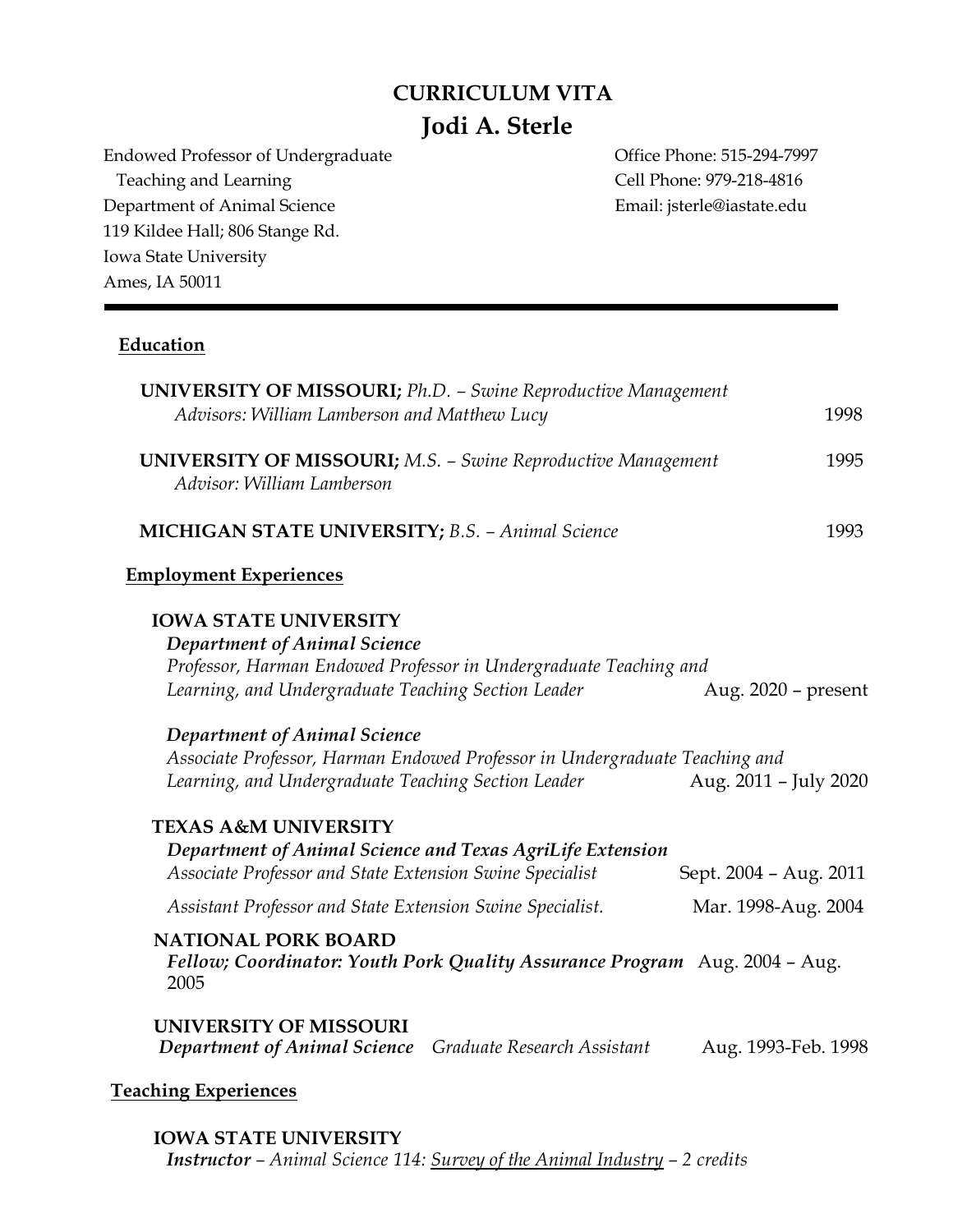| Fall, Spring semesters 2012-present                                                           |
|-----------------------------------------------------------------------------------------------|
| <b>Co-Instructor</b> – Animal Science 225: Swine Science – 3 credits                          |
| Fall semester, 2018                                                                           |
| <b>Instructor</b> – Animal Science 380B: Contemporary Issues in the Swine Industry – 1 credit |
| Fall 2011, Spring 2012, 2013, 2014, 2015, 2021<br>Online                                      |
| <b>Instructor</b> – Animal Science 280: Basic Swine Science – 2 credits                       |
| Fall, Spring semesters, S 2016 - F 2019 Online                                                |
| <b>Instructor</b> - Animal Science 207: The Art and Heritage of Livestock - 3 credits         |
| Fall 2012 – present (Humanities credit as of Spring 2013)                                     |
| <b>Instructor</b> - Animal Science 211: Issues Facing Animal Science - 1 credit               |
| Spring 2013 - Spring 2020                                                                     |
| <b>Instructor</b> - Animal Science 331: Domestic Animal Reproduction - 3 credits              |
| Fall 2020 - present                                                                           |

## *Voluntary Instruction*

- *Instructor – Animal Science 495/6: Study Abroad Experience – Scotland/England – 3 credits Focus: Development of Breeds of Livestock* Spring 2016, 2018, 2020
- *Instructor – Animal Science 495/6: Study Abroad Experience – Italy/France – 3 credits Focus: Niche Markets/Entrepreneurship* Spring 2014
- *Instructor – Animal Science 495/6: Study Abroad Experience – South Korea – 3 credits Focus: Pork and Beef Exports* Spring 2013

## **TEXAS A&M UNIVERSITY**

| <b>Instructor</b> - Animal Science 207: The Art and Heritage of Livestock - 3 credits |
|---------------------------------------------------------------------------------------|
| Fall 2004 - 2010                                                                      |
| <b>Instructor</b> – Animal Science 107: General Animal Science – 3 credits (Honors)   |
| Fall 1999-2010 (Communications credit as of Fall 2010)                                |
| Instructor - Animal Science 108: General Animal Science Laboratory - 1 credit         |
| Fall, Spring 1999-2003; Fall only 2004-2010                                           |
| <b>Coach and Instructor - Meat Animal Evaluation Team</b>                             |
| 2001-2006                                                                             |
| <b>Instructor - Contemporary Issues in the Swine Industry - 1credit</b>               |
| Fall 2009<br>$lmlin\rho$                                                              |

# **UNIVERSITY OF MISSOURI**

*Instructor – Animal Science 355: Swine Production – 3 credits (Writing Intensive)* Fall 1997 *Teaching Assistant: Animal Science 384: Reproductive Management - 3 credits* Fall 1997 *Animal Science 301: Livestock Genetics - 2 credits (Math Proficiency)*  Spring 1997 *Animal Science 345: Sheep Production - 3 credits (Writing Intensive)*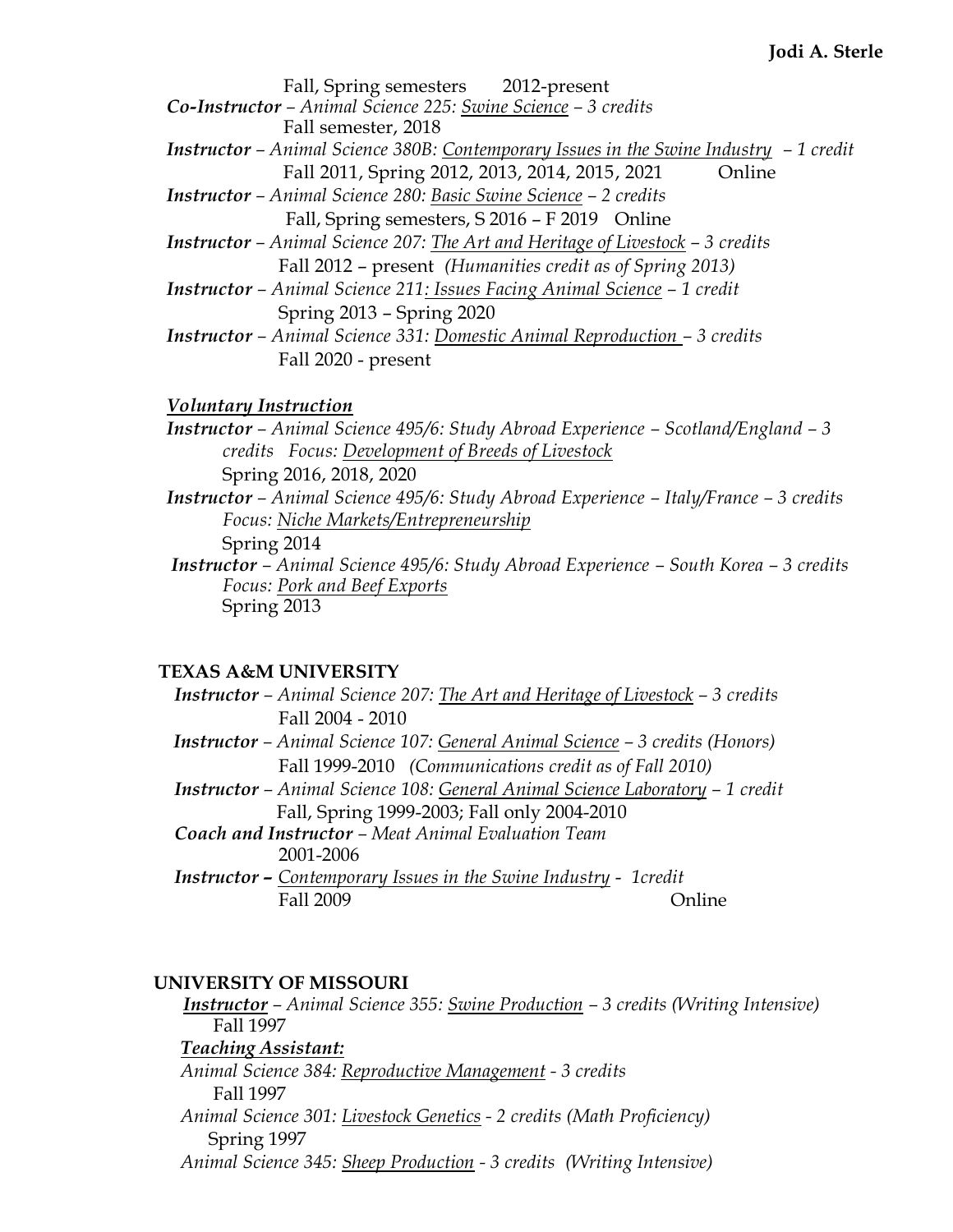Spring 1997 *Animal Science 11: Introduction to Animal Science - 3 credits*  Fall 1996 *Animal Science 355: Swine Production - 3 credits (Writing Intensive)* Fall 1996, 1995, 1994 *Animal Science 323: Applied Animal Breeding - 3 credits (Math Profic.) S*pring 1995, 1994 *Animal Science 15: Introduction to Animal Science Management* - 3 credits Fall 1994

# **Administration Experiences**

# **Undergraduate Teaching Coordinator and Section Leader**  *Management of undergraduate Animal Science teaching program for over 1,000 students*

- *Recruitment* meet with prospective students and parents 4 days/week to inform of program curriculum, student activities, internships, employment opportunities. Over 75% of visits result in enrollment at ISU
- *Retention –* General oversight of academic probation, warning and reinstatement.
- *Curriculum –* general oversight of management of faculty-driven curriculum.
- Member of ANS Curriculum Committee
- *Management of Undergraduate Teaching and Learning Endowment* development of RFP process to assess departmental proposals for funding activities, equipment, and research associated with undergraduate teaching and learning
- *Management of courses –* Listing and management of approximately 90 course sections each semester. Determination of student course fees. Determination of number of sections, timing of offerings and classroom resources, including Hansen Agriculture Student Learning Center
- *Communication –* development of departmental undergraduate communication plan. Includes oversight of digital displays and undergraduate electronic newsletter
- *Evaluation* administration of online student course evaluation for approximately 90 course sections per semester. Administration of peer evaluation of teaching program
- *Placement* work with college career center and work with departmental internship coordinator to maintain >95% placement rate of graduates within 6 months of graduation

# **Honors and Awards**

ISU College of Agriculture and Life Sciences Milleman Family Mentor Award – 2020 ISU Academic Advising Impact Award - 2019

- ISU John Huntington Ellis Award for Introductory Teaching 2018
- ISU Cardinal Key Honor Society Induction 2017
- ISU Gamma Sigma Delta Teaching Mission Award 2017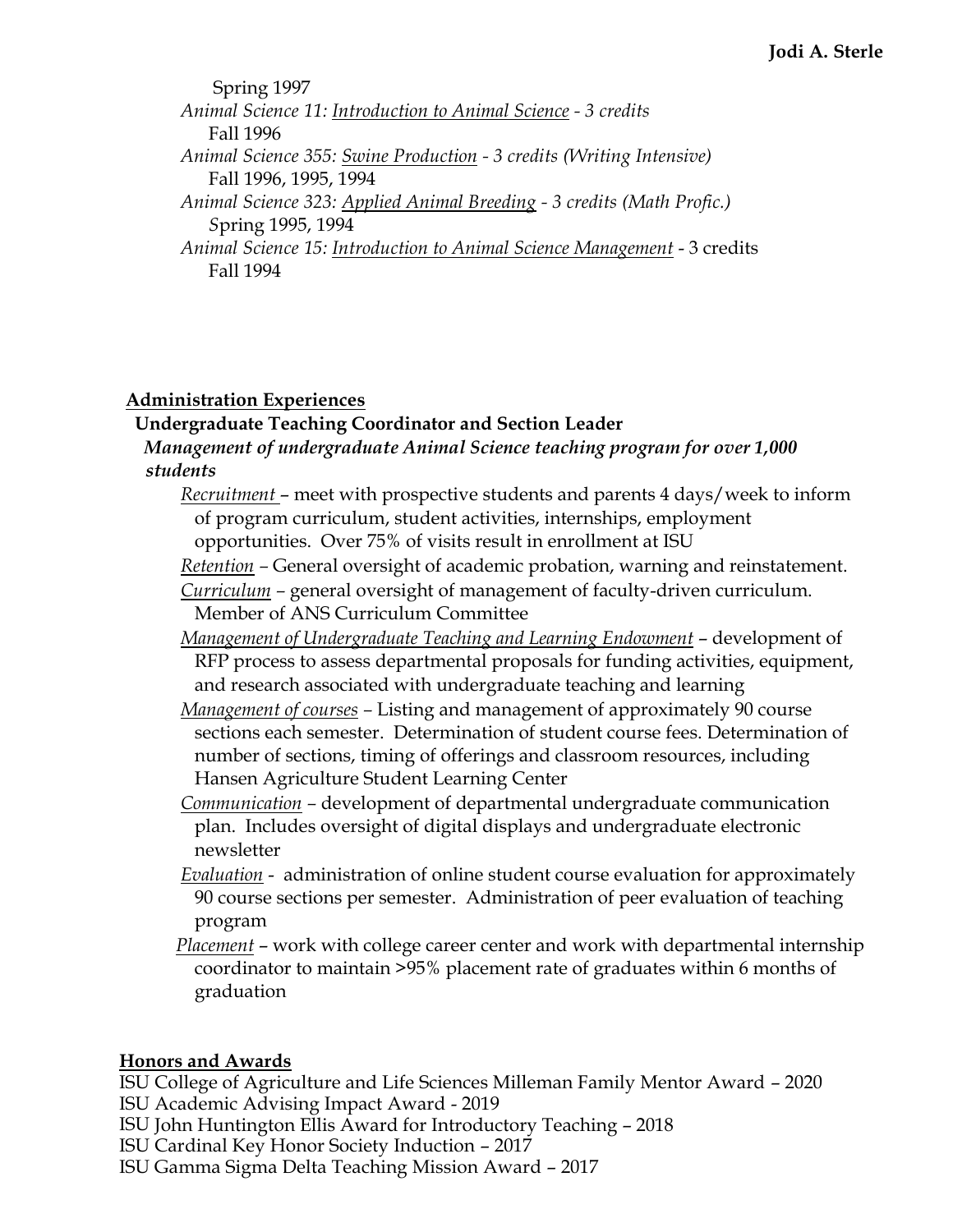- ISU College of Agriculture and Life Sciences Outstanding Service in Student Recruitment and Retention Award – 2017

Iowa State Daily "Favorite Professor" Award - 2017

ISU Alpha Gamma Rho "Friend of AGR" Award – 2013

National Pork Board Innovation Award – Education – 2013

TAMU Student Recognition for Teaching Excellence – 2010

National Pork Board Innovation Award – Education – 2010

National Junior Swine Association Outstanding Service Award - 2008

Texas Pork Producers Association "Order of the Golden Pig" Award - 2008

ASAS Southern Section Outstanding Young Educator Award – 2008

- TAMU Student Led Award in Teaching 2010
- TAMU Vice Chancellors Award in Excellence Industry Partnerships 2007; 2008

TAMU Association of Former Students Distinguished Achievement Award – Teaching - 2007

TAMU Vice Chancellors Award in Excellence – Student Counseling and Relations - 2006

Texas A&M University College of Agriculture and Life Sciences Honor Professor Award - 2005

National Pork Board Award for Innovation – Education – 2005

Texas Cooperative Extension Superior Service Award – Team – 2004

Epsilon Sigma Phi State Team Award – 4-H Swine Project Team – 2003

Texas Cooperative Extension Superior Service Award – Team – 2002

Donald K. Anderson Graduate Teaching Award - 1995, 1997

Superior Graduate Student Achievement Award - 1996

National Pork Producers Association Swine Innovative Research Award-Basic Research – 1995

# **Overview of Scholarly Work**

## **Curricula Developed:**

- 1. Youth for the Quality Assurance of Animals. 2017. *National quality assurance and animal care curriculum for youth livestock producers. Roll out: 2017 World Pork Expo. As of 4/30/19: 99,535 individual certifications.*
- 2. K. Chilek, C.T. Boleman, **J.A. Sterle**, and M. Jarrett. 2007. Quality Counts Texas Trail: An On- line learning experience for youth livestock producers.
- 3. **J.A. Sterle**. 2005. Youth PQA Distance Learning Module. National Pork Board.
- 4. C.T. Boleman, K. Chilek, D. Coufal, K. Smith and **J. Sterle**. 2003. Quality Counts: A Character Education and Quality Assurance Curriculum for Texas Livestock Exhibitors.

*This curriculum has been adopted by 3 other states. The Quality Counts program was the first state program endorsed and approved by the National Pork Board to meet Youth PQA requirements.*

5. **J.A. Sterle**. 2000. Pork Quality Assurance Program for Producers (part of the Pork 101 curriculum sponsored by the National Pork Producers Council).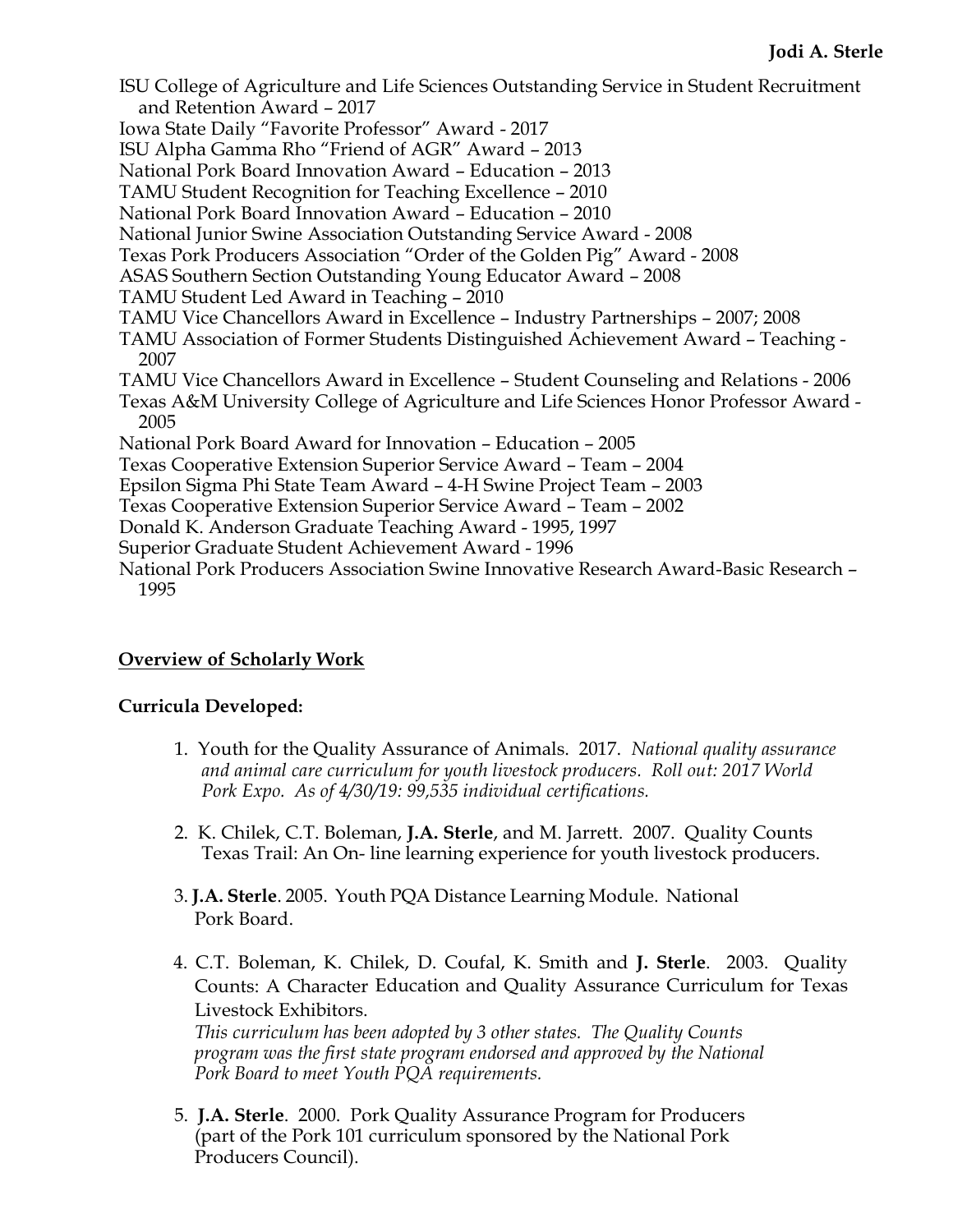6. **J.A. Sterle** and R. Williams. 2000. Pork Quality Assurance for Youth Curriculum (adopted by the National Pork Producers Council as the national youth curriculum).

*Total Curricula Developed: 6*

## **Publications**

## **Textbooks**

- 1) *Introduction to Animal Science.* **Jodi Sterle and Rosie Nold.** 2016. Great Rivers Learning. ISBN#: 978-1-68075-193-2
- 2) *Survey of the Animal Industry*. **Jodi A. Sterle**. 2012. Great Rivers Technologies/Kendall Hunt Publishing. ISBN#: 978-1-61549-562-7.

## **Refereed Publications:**

- 1. J.M. Bundy, **J.A. Sterle**, A.K. Johnson and G.T. Krahn. 2019. The impact of an introductory animal handling course on undergraduate students who lack previous livestock handling experience. J. Anim. Sci. 97: 3588-3595.
- 2. Bix, Amy; Eisman, April; Gebhart, Nancy; Langenberg, Christiana; Marcketti, Sara B.; Popillion, Amy; Schaal, Michèle A.; **Sterle, Jodi A**.; and Jones-Johnson, Gloria, "(Re)discovering S(h)elves: Selections from the Permanent Collection" (2015). *University Museums Exhibition Guides*.
- 3. M. J. Ritter , M. Ellis , N. L. Berry , S. E. Curtis , L. Anil , E. Berg , M. Benjamin , D. Butler, C. Dewey , B. Driessen , P. DuBois , J. D. Hill , J. N. Marchant-Forde , P. Matzat , J. McGlone , P. Mormede , T. Moyer, K. Pfalzgraf , J. Salak-Johnson , M. Siemens , **J. Sterle**, C. Stull , T. Whiting , B. Wolter , S. R. Niekamp , and A. K. Johnson. 2009. REVIEW: Transport Losses in Market Weight Pigs: I. A Review of Definitions, Incidence, and Economic Impact. Prof. Anim. Sci. 25:404–414.
- 4. Fosgate, G.T., S. Tavornpanich, D. Hunter, R. Pugh, **J.A. Sterle**, K.R. Schumann, A.J.Eberling, T.R. Beckham, B.M. Martin, N.P. Clarke, and L.G. Adams. 2008. [Diagnostic specificity of a real-time RT-PCR in cattle for foot-and-mouth disease](http://www.ncbi.nlm.nih.gov/pubmed/18499360)  [and swine for foot-and-mouth disease and classical swine fever based on non](http://www.ncbi.nlm.nih.gov/pubmed/18499360)[invasive specimen collection.](http://www.ncbi.nlm.nih.gov/pubmed/18499360) Vet Microbiol. Nov 25;132(1-2):158-64.
- 5. **Sterle, J. A.**, T. C. Cantley, R. L. Matteri, J. A. Carroll, M. C. Lucy and W. R. Lamberson. 2003. Effect of Recombinant Porcine Somatotropin (rpST) on Fetal and Placental Growth in Gilts with Reduced Uterine Capacity. J. of Anim. Sci**.** 81:765-771.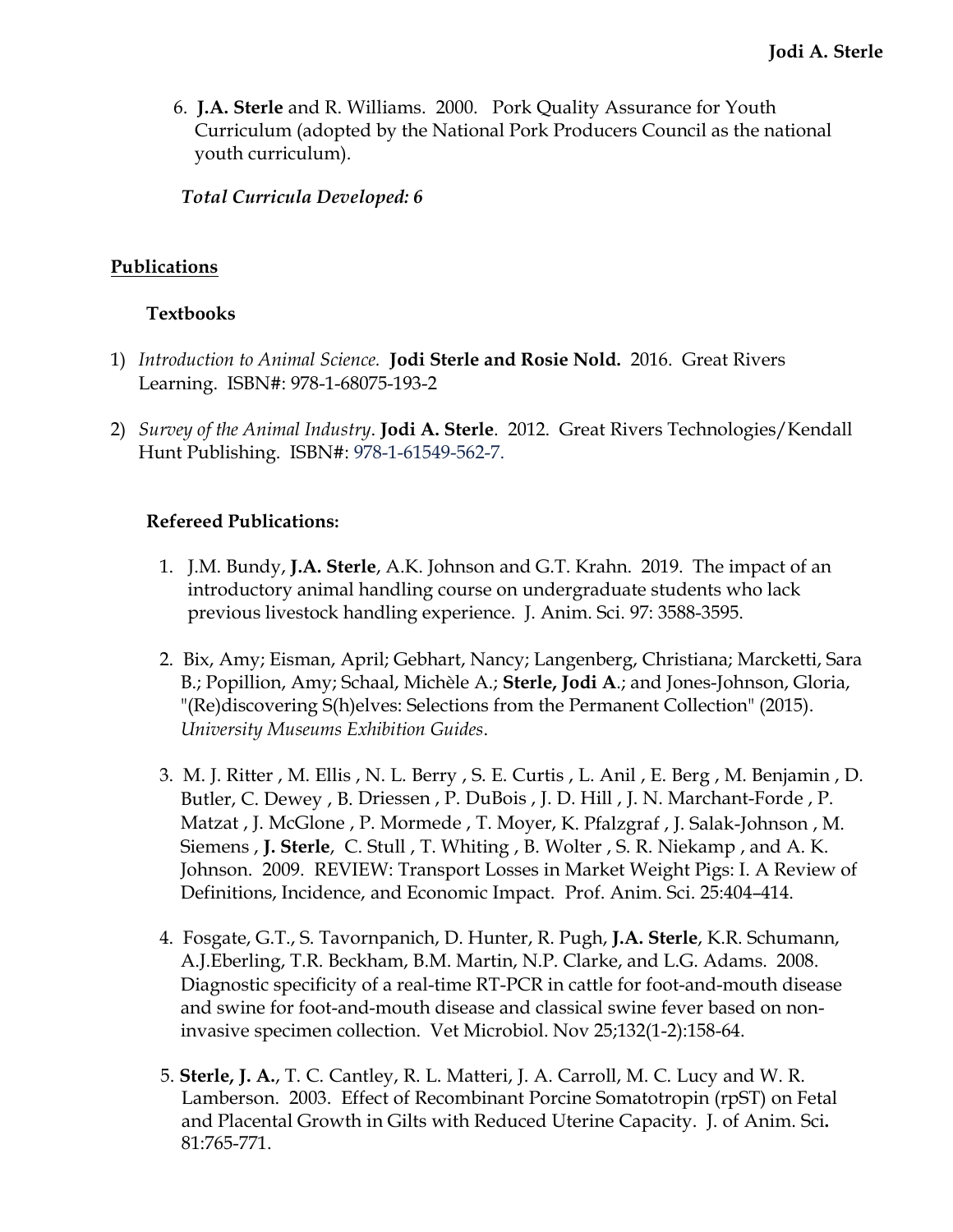- 6. Daniel, J. A., D. H. Keisler, **J. A. Sterle,** R. L. Matteri, and J. A. Carroll. 1999. Birth by caesarian section alters postnatal function in the hypothalamicpituitary-adrenal axis in young pigs. J.of Ani. Sci. 77:742- 749.
- 7. **Sterle, J. A.,** J. T. Peacock, C. K. Boyd, T. C. Cantley, W. R. Lamberson, R. L. Matteri and M. C. Lucy. 1998. Insulin-like growth factor (IGF)-I, IGF-II, and IGF binding protein (BP)-2 in liver and reproductive tissues of pregnant pigs treated with recombinant porcine somatotropin (rpST). J. Endocrin.. 159:441-50.
- 8. **Sterle, J. A.** and W. R. Lamberson. 1996. Effects of exposure to an estrual female on the attainment of puberty in gilts. Therio. 45:733-744.
- 9. W. R. Lamberson, **J. A. Sterle,** and R. L. Matteri. 1996 . "Relationships of serum insulin-like growth factor- II concentrations to growth, compositional and reproductive traits of swine." J. Anim. Sci. 74:1753-1756.
- 10. Yuan, W., **J. A. Sterle,** T. C. Cantley, W. R. Lamberson, B. N. Day and M. C. Lucy. 1996. Responses of porcine corpora lutea to somatotropin administration during pregnancy. J. Anim. Sci. 74:873-878.
- 11. **Sterle, J. A.,** T. C. Cantley, W. R. Lamberson, M. C. Lucy, D. E. Gerrard, R. L. Matteri and B. N. Day. 1995. "Effects of recombinant porcine somatotropin on placental size, fetal growth and IGF-I and IGF-II concentrations in pigs." J. Anim. Sci. 73:2980-2985.

*Total Refereed Manuscripts: 11*

#### **Refereed Animal Industry Reports:**

- 1. **Sterle, Jodi** and Bundy, Jennifer (2018) "A Strategy for Undergraduate Student Development in Animal Science," *Animal Industry Report*: AS 664, ASL R3280. Available at: [https://lib.dr.iastate.edu/ans\\_air/vol664/iss1/79](https://lib.dr.iastate.edu/ans_air/vol664/iss1/79)
- 2. Bundy, Jennifer and **Sterle, Jodi** (2018) "Academic Advising Strategies to Support Undergraduate Student Success," *Animal Industry Report*: AS 664, ASL R3278. DOI: https://doi.org/10.31274/ans\_air-180814-361 Available at: [https://lib.dr.iastate.edu/ans\\_air/vol664/iss1/76](https://lib.dr.iastate.edu/ans_air/vol664/iss1/76)
- 3. **Sterle, Jodi** (2018) "Iowa State University Department of Animal Science Undergraduate Teaching Update," *Animal Industry Report*: AS 664, ASL R3281. Available at: [https://lib.dr.iastate.edu/ans\\_air/vol664/iss1/80](https://lib.dr.iastate.edu/ans_air/vol664/iss1/80)
- 4. **Sterle, Jodi A.** (2016) "Update from the Animal Science Undergraduate Teaching Section—2015," *Animal Industry Report*: AS 662, ASL R3125. DOI: https://doi.org/10.31274/ans\_air-180814-255 Available at: [https://lib.dr.iastate.edu/ans\\_air/vol662/iss1/86](https://lib.dr.iastate.edu/ans_air/vol662/iss1/86)
- 5. McNeil, Brady M.; Jennings, Heather A.; Jackson, Christen G.; Johnson, Anna K.; and **Sterle, Jodi A.** (2015) "An Experimental Course: Animal Handling, Safety, and Well-Being," *Animal Industry Report*: AS 661, ASL R3038.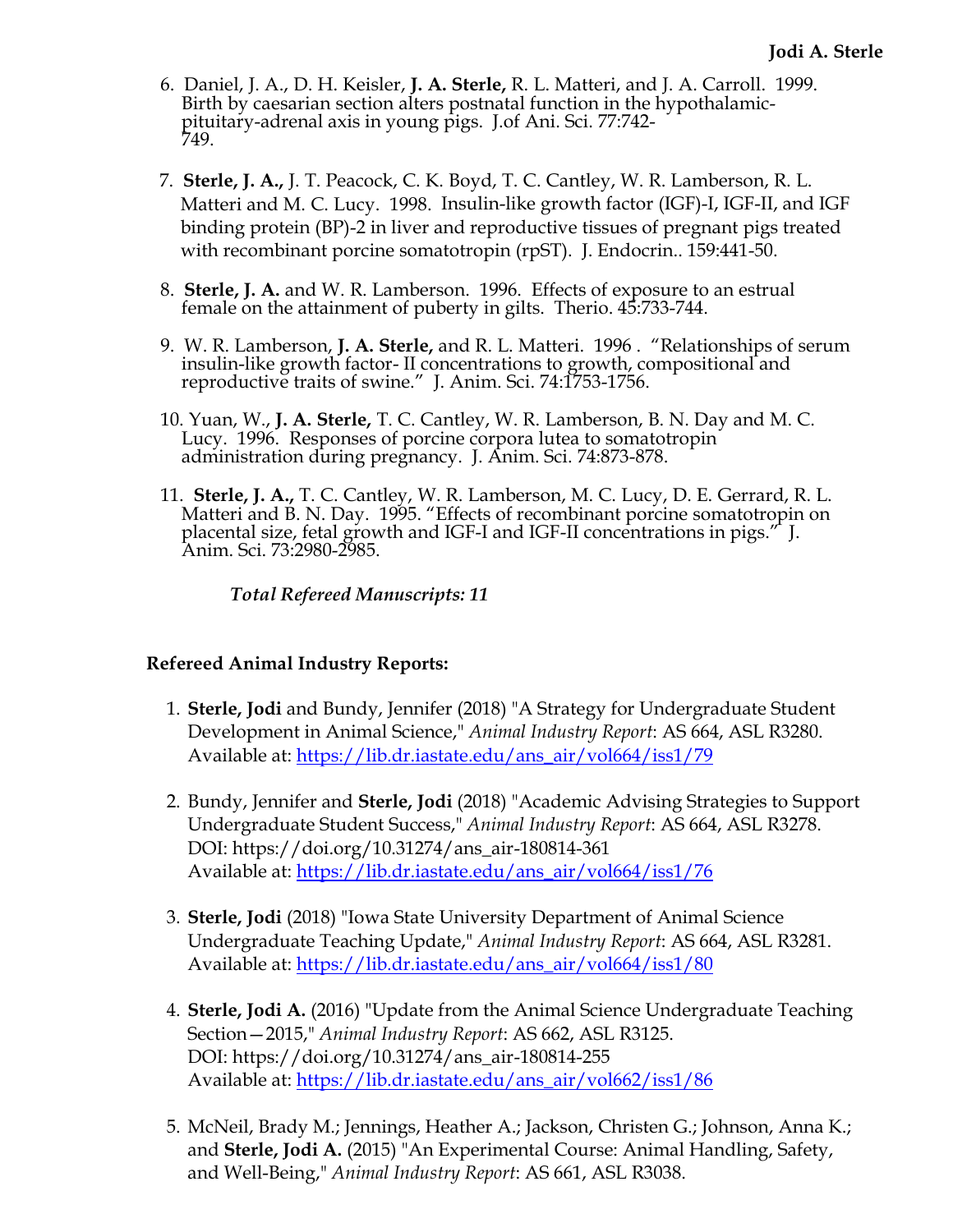DOI: https://doi.org/10.31274/ans\_air-180814-1356 Available at: https://lib.dr.iastate.edu/ans\_air/vol661/iss1/101

6. **Sterle, Jodi A.** (2014) "Update from the Animal Science Undergraduate Teaching Section – 2014," *Animal Industry Report*: AS 660, ASL R2937. Available at: [https://lib.dr.iastate.edu/ans\\_air/vol660/iss1/102](https://lib.dr.iastate.edu/ans_air/vol660/iss1/102) 

*Total Refereed Animal Industry Reports: 6*

**Refereed Extension Publications:**

**\*\*\*The following factsheets are part of the new multi-species national youth quality assurance program (Youth for the Quality Care of Animals). This is one set of the three interactive modules in the program. Each module has been externally peer reviewed.**

- 1. Providing Quality Animal Care. J. Sterle, H. Carroll, L. Chichester and L. Miller. Intermediate Level; Year 2. National Youth Quality Care for Animals Curriculum
- 2. Providing Quality Care. J. Sterle, H. Carroll, L. Chichester and L. Miller. Senior Level; Year 3. National Youth Quality Care for Animals Curriculum
- 3. Quality Care. J. Sterle, H. Carroll, L. Chichester and L. Miller. Junior Level; Year 2. National Youth Quality Care for Animals Curriculum
- 4. Animal Handling and Food Quality. H. Carroll, L. Chichester, L. Miller and J. Sterle. Intermediate Level; Year 3. National Youth Quality Care for Animals Curriculum
- 5. Daily Animal Care. H. Carroll, L. Chichester, L. Miller and J. Sterle. Intermediate Level; Year 1. National Youth Quality Care for Animals Curriculum
- 6. The Basics of Animal Care. L. Miller, H. Carroll, L. Chichester, and J. Sterle. Junior Level; Year 1. National Youth Quality Care for Animals Curriculum
- 7. Animal Well Being Practices. L. Chichester, L. Miller, L. Chichester and J. Sterle. Junior Level; Year 3. National Youth Quality Care for Animals Curriculum
- 8. Recordkeeping. H. Carroll, L. Chichester, L. Miller and J. Sterle. Junior Level; Year 4. National Youth Quality Care for Animals Curriculum
- 9. Quality Animal Care. L. Chichester, H. Carroll, L. Miller and J. Sterle. Senior Level; Year 1. National Youth Quality Care for Animals Curriculum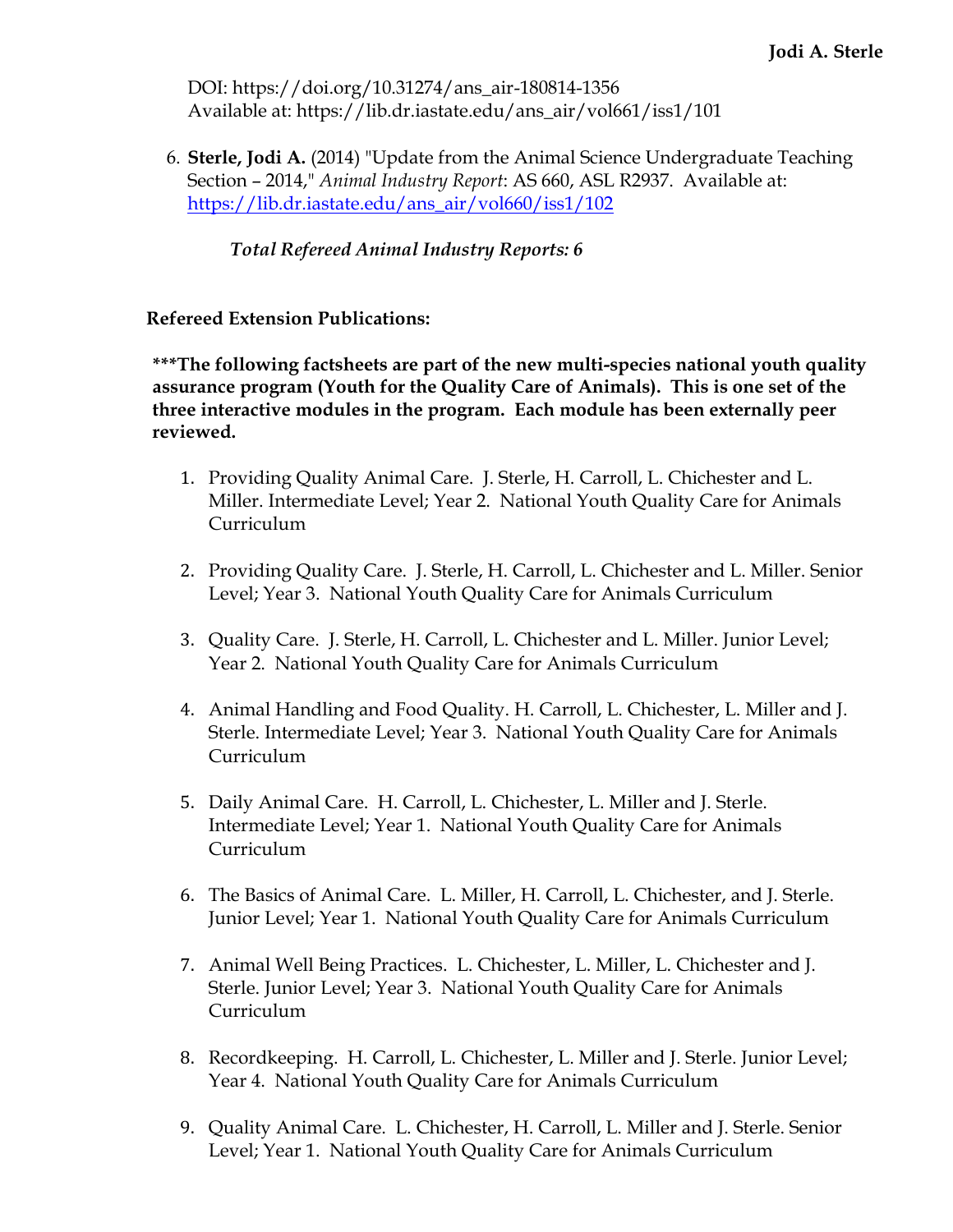- 10. Ethics and Animal Well Being. L. Chichester, L. Miller, H. Carroll and J. Sterle. Senior Level; Year 4. National Youth Quality Care for Animals Curriculum
- 11. Animal Well-Being in Youth Livestock Projects. L. Miller, H. Carroll, L. Chichester and J. Sterle. Young Adult Level; Year 1. National Youth Quality Care for Animals Curriculum
- 12. Providing Quality Care. L. Miller, H. Carroll, L. Chichester and J. Sterle. Young Adult Level; Year 2. National Youth Quality Care for Animals Curriculum
- 13. Hot Topics in Animal Agriculture. L. Chichester, H. Carroll, L. Miller and J. Sterle. Young Adult Level; Year 3. National Youth Quality Care for Animals Curriculum

**\*\*\*The following 15 videos were developed with a grant from the US Pork Center of Excellence. They were peer reviewed and are a part of the USPCE Pork Information Gateway. They will also be used in the new Iowa 4-H Livestock Curriculum, Animal U.**

- 14. Swine Science Veterinary Feed Directive: What You Need to Know. J. Sterle and A. Powell. 2017. <http://porkgateway.org/resource/swine-science-veterinary-feed-directive/>
- 15. Swine Science The Veterinary Client Patient Relationship. J. Sterle and A. Powell. 2017. <http://porkgateway.org/resource/swine-science-vcpr/>
- 16. Preventing Heat Stress in Show Pigs. J. Sterle and A. Powell. 2017. <http://porkgateway.org/resource/preventing-heat-stress-show-pigs/>
- 17. Identifying Fresh Pork Cuts. J. Sterle and A. Powell. 2017. <http://porkgateway.org/resource/identifying-fresh-pork-cuts/>
- 18. Caring for Pigs While at the Show. J. Sterle and A. Powell. 2017. <http://porkgateway.org/resource/caring-pigs-show/>
- 19. What Goes in a Showbox. J. Sterle and A. Powell. 2017. <http://porkgateway.org/resource/what-goes-in-a-showbox/>
- 20. Weighing Show Pigs to Reduce Stress. J. Sterle and A. Powell. 2016. <http://porkgateway.org/resource/weighing-pigs/>
- 21. Walking Pigs to Build Endurance. J. Sterle and A. Powell. 2016. <http://porkgateway.org/resource/walking-pigs/>
- 22. Record Keeping. J. Sterle and A. Powell. 2016. <http://porkgateway.org/resource/record-keeping/>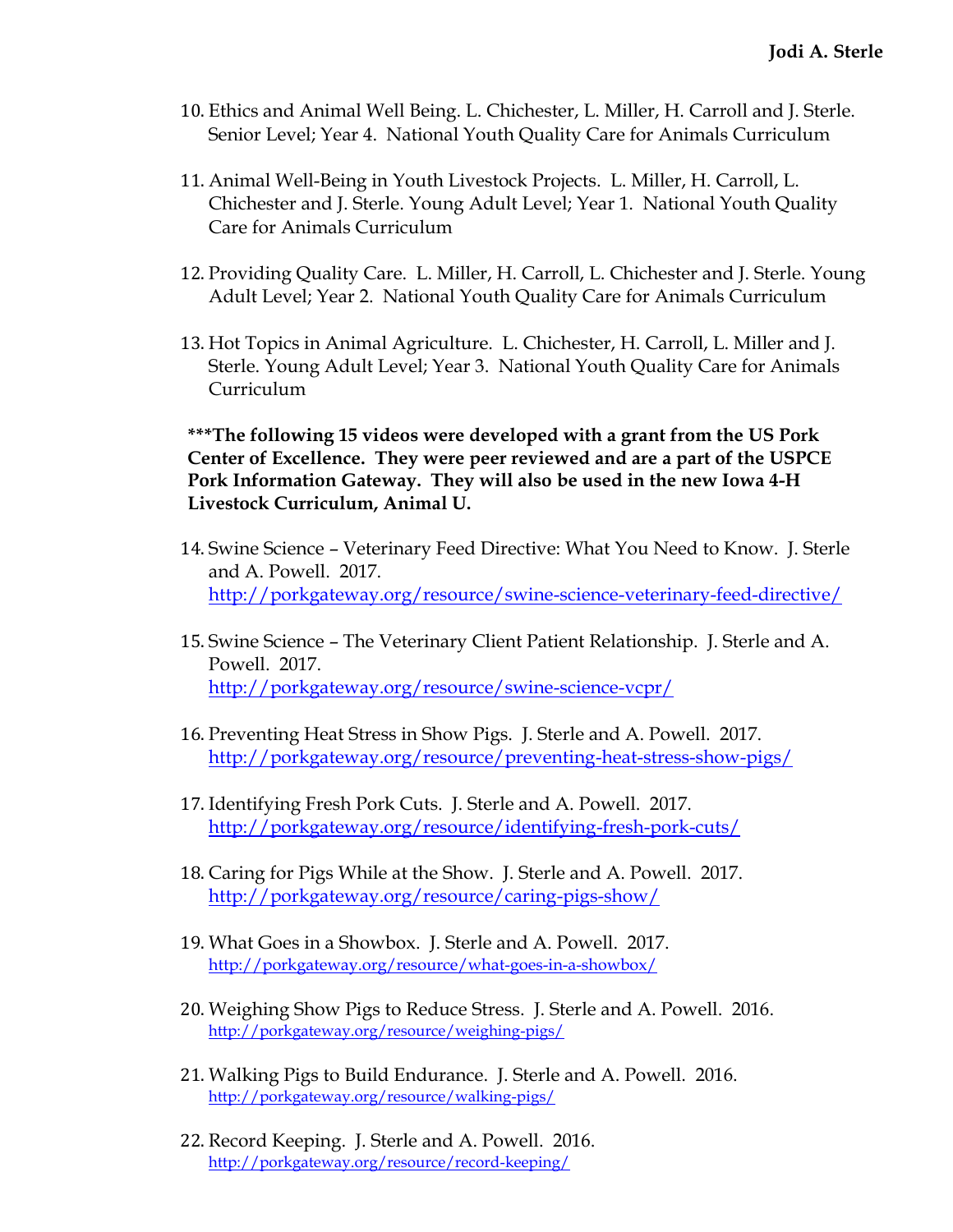- 23. Providing Swine Comfort. J. Sterle and A. Powell. 2016. <http://porkgateway.org/resource/pig-comfort/>
- 24. Measuring Feed and Feeding Pigs. J. Sterle and A. Powell. 2016. <http://porkgateway.org/resource/measuring-feed-and-feeding-pigs/>
- 25. Loading the Trailer. J. Sterle and A. Powell. 2016. <http://porkgateway.org/resource/measuring-feed-and-feeding-pigs/>
- 26. Daily Care of Show Pigs. J. Sterle and A. Powell. 2016. <http://porkgateway.org/resource/daily-care/>
- 27. Biosecurity Tip and Tricks. J. Sterle and A. Powell. 2016. <http://porkgateway.org/resource/biosecurity/>
- 28. Daily Observation. J. Sterle and A. Powell. 2016. <http://porkgateway.org/resource/daily-observation/>

#### **Other Refereed Extension Publications:**

- 1. Becton, L., T. Zambel and **J. Sterle.** 2013. *Biosecurity for Youth: A Champion's Guide.* Published by the National Pork Board.
- 2. **Sterle, J.** and R. Dewell. 2013. Heat Stress Prevention at Livestock Exhibitions: Is your animal too hot? (Informational posters developed for display in barns).
- 3. M. Ruble, **J. Sterle**, and A. Johnson. 2012. "Touch and Talk " Halter Breaking Strategy for Youth Beef Exhibitors. VIDEO.
- 4. Gill, R., J. Cleere, T. Antilley, T. Friend, and **J. Sterle**. 2011. *VIDEO: Safety Around Your Livestock Projects.* Published by the University of Texas Health Sciences Center as part of the Southwest Center for Agriculture Health, Injury Prevention, and Education.
- 5. **Sterle, J.** 2011. *Unloading off the trailer, headed to the washrack, in the show ring…Are you "YouTube™–ready"?* USPCE Pork Information Gateway and TAMU Animal Science.
- 6. **Sterle, J.** 2010. *Skin Care Preparation: Preparing for a "water only" show.*  USPCE Pork Information Gateway and TAMU Animal Science.
- 7. **Sterle, J.** 2010. *What goes in the Showbox? USPCE* Pork Information Gateway and TAMU Animal Science.
- 8. **Sterle, J.** 2010. *Managing Weight of Show Pigs Prior to Show.* TAMU Animal Science.
- 9. **Sterle, J.** 2009. *Artificial Insemination in Swine.* USPCE Pork Information Gateway and TAMU Animal Science.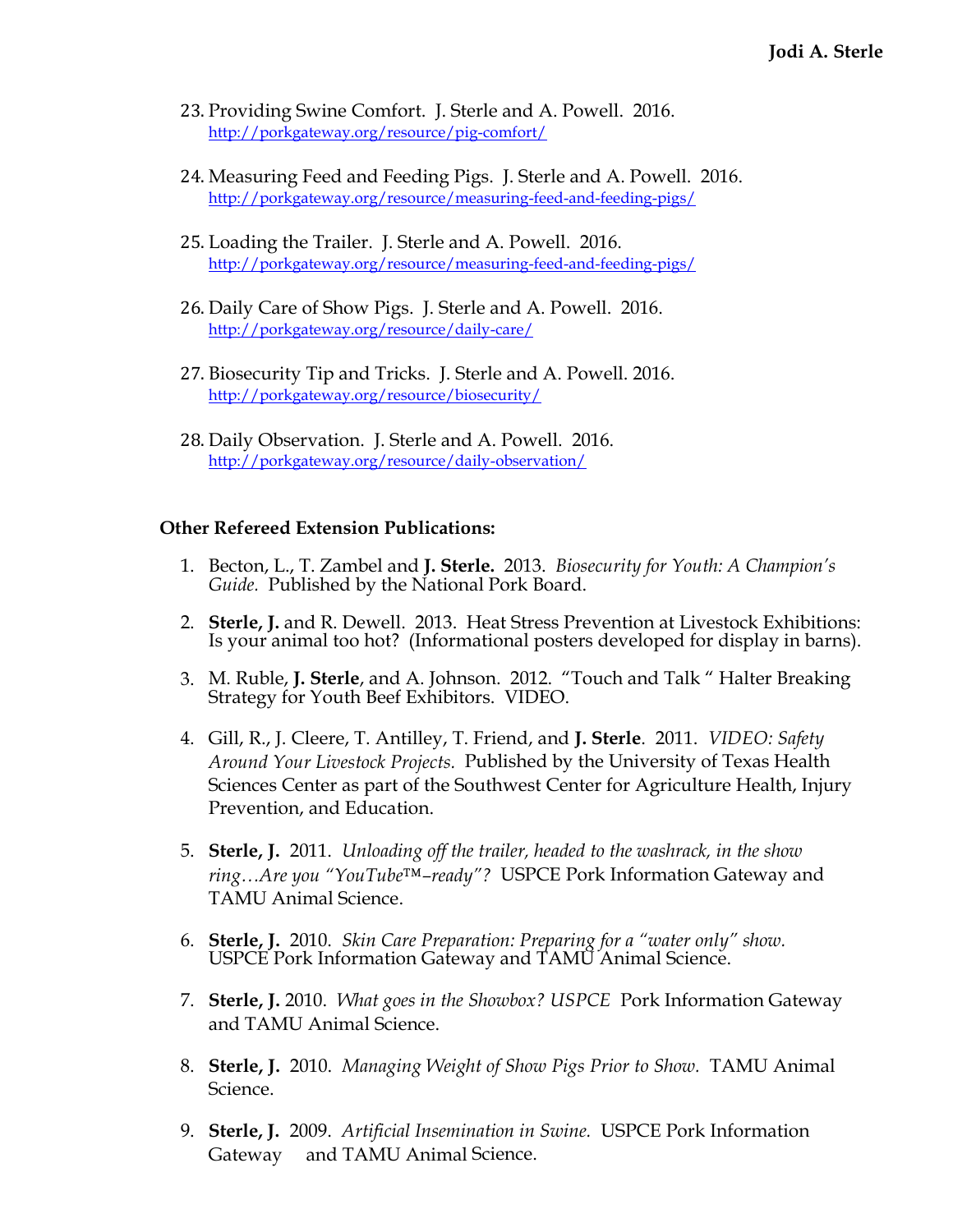- 10. **Sterle, J.** 2009. *Biosecurity Practices for Tag-in and Validation: A Checklist.*  USPCE Pork Information Gateway and TAMU Animal Science.
- 11. **Sterle, J.** 2009. *Biosecurity Practices for Swine Shows and Exhibitions: A Checklist.*  USPCE Pork Information Gateway and TAMU Animal Science.
- 12. **Sterle, J.** 2009. *Biosecurity Practices for Youth Swine Exhibitors: A Checklist.*  USPCE Pork Information Gateway and TAMU Animal Science.
- 13. **Sterle, J.** 2008. *Market Swine Essentials.* Texas AgriLife Extension.
- 14. **Sterle, J.** 2008. *Breeding Gilt Essentials*. Texas AgriLife Extension.
- 15. **Sterle, J.** 2006. *The Porcine Stress Gene: What the Show Pig Industry Needs to Know.* USPCE Pork Information Gateway and TAMU Animal Science.
- 16. **Sterle, J.** 2000. *Texas 4-H Swine Guide.* Texas AgriLife Communications.

#### *Total Refereed Extension Publications: 44*

#### **Non-Refereed Extension Publications**

- 1. **Sterle, J.** 2006 (revision; original published in 2001). *Paylean Use in Show Pigs.*  TAMU Animal Science.
- 2. **Sterle, J.** 2003. *Preventing Lameness in Show Pigs.* TAMU Animal Science.
- 3. **Sterle, J.** 2002. *Keeping Show Gilts as Replacements.* TAMU Animal Science.
- 4. **Sterle, J.** 2002. Providing a Safe, Wholesome Product: Administration of Medications to Ensure Safety and Quality. TAMU Animal Science.
- 5. **Sterle, J.** 2002. *Preventing Drug Residues in Livestock.* TAMU Animal Science.
- 6. **Sterle, J.** 2001*. Starting Them Off Right! Getting your New Show Pigs on the Right Track.* TAMU Animal Science.
- 7. **Sterle, J.** 2001. *From the Ground Up: The Importance of Structural Soundness.* TAMU Animal Science.
- 8. **Sterle, J.** 2000. *Carcass Quality: Why is it Important?* TAMU Animal Science.
- 9. **Sterle, J.** 2000. *From Pen to Plate: Carcass Composition of Market Hogs.* TAMU Animal Science.
- 10. **Sterle, J.** 1999. *Baby Pig Basics.* TAMU Animal Science.

*Total Non-refereed Extension Publications: 10*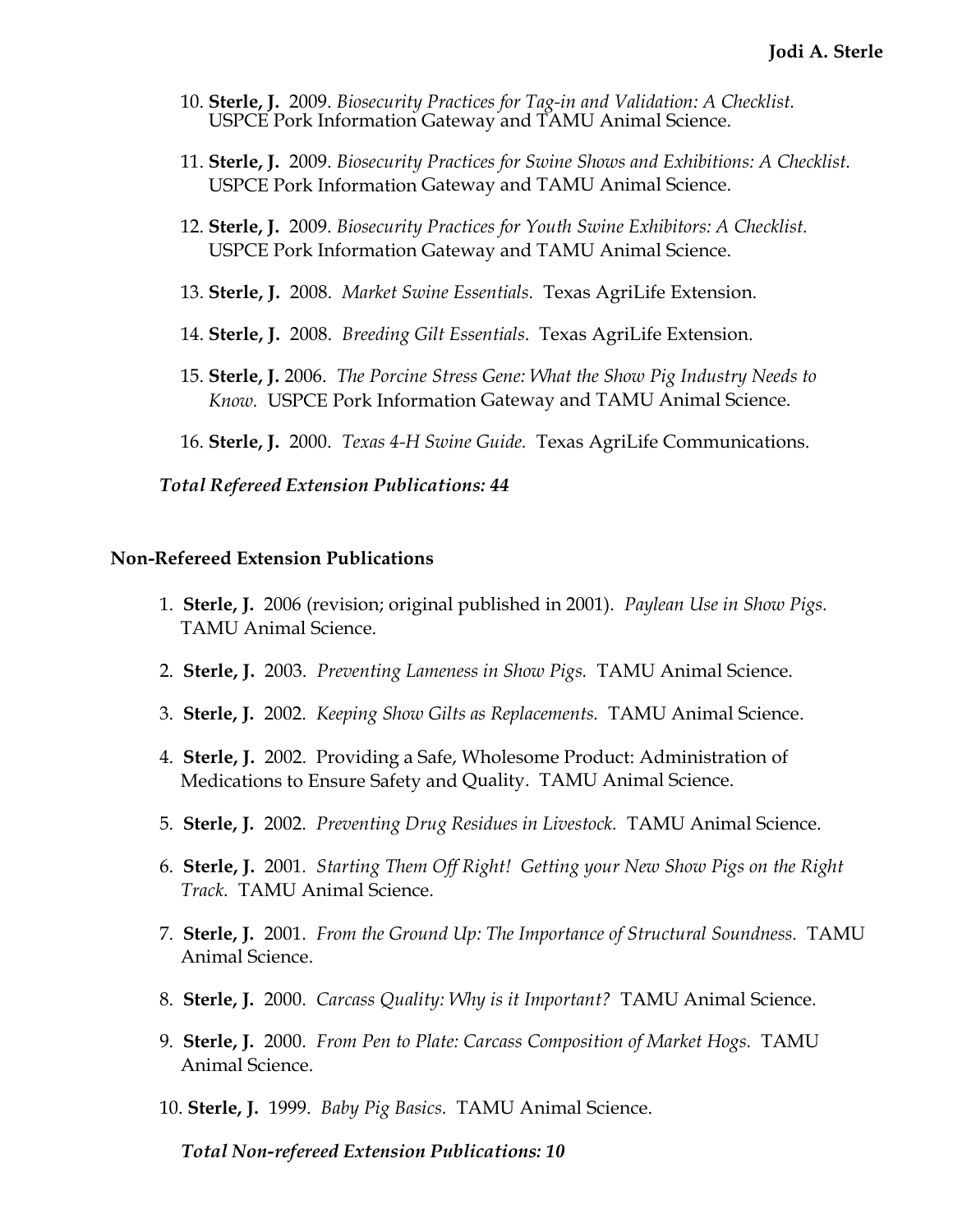#### **Abstracts:**

- 1. **J.A. Sterle\*** and M.G. Hogberg. 2018. *Development of an Animal Science-Specific Alumni International Travel Experience to Increase Student Travel Support.* Presented at the ASAS National Meeting in Vancouver, BC.
- 2. A. Powell, G. Miller and **J. Sterle**. 2018. *Factors Influencing Choice of Major in the College of Agriculture and Life Sciences at Iowa State University.* Volume 62, Supplement 1. Presented at the NACTA Annual Meeting in Ames, IA.
- 3. E. Huff-Lonergan, J. Cunnick, A. Johnson, and **J.A. Sterle\***. 2017. *Development and Implementation of a Peer Evaluation Teaching Protocol in a Large Animal Science Program.* Presented at the ASAS Annual Meeting in Baltimore, MD.
- 4. C.G. Burgett, **J.A. Sterle**, and J. M. Bundy. 2017. *Male Seniors were the Lowest Performing Students in an Introductory Dairy Cattle Science Course.* Presented at the 2017 ADSA Meetings.
- 5. **J.A. Sterle\*** and H.D. Tyler. 2016. *Retaining Urban Students in Animal Science: The Role of Equine Programs.* Presented at the ASAS Joint Annual Meetings in Salt Lake City, UT. *Invited Abstract*.
- 6. **J.A. Sterle\*,** H.D. Tyler and J.A. Daniel\*. 2016. *Beyond Veterinary School: Helping Animal Science Students Explore Other Career Opportunities.* Presented at the ASAS Joint Annual Meetings in Salt Lake City, UT. *Invited Abstract*.
- 7. **J.A. Sterle\*** and H.D. Tyler. 2016. *The Next Generation of Animal Science Students: Changing Demographics Dictate Curriculum Changes.* Presented at the Midwest ASAS Meetings in Des Moines, IA. *Invited Abstract*.
- 8. **J. Sterle**, A. Powell and K. Schulz. 2016. *Creating Infographics as an Educational Teaching Tool in Two Iowa State University Animal Science Classes.* Presented at the North American Colleges and Teachers of Agriculture Meetings, Honolulu, HI. NACTA Journal: Vol. 60, Suppl. 1. Abstract.
- 9. Jennings H., Jackson C., Johnson A., **Sterle J.,** McNeil B. 2015. *Impacts of Course Delivery Methodology and Duration for a Hands-On Learning Based Approach to Livestock Handling.* Presented at the North American Colleges and Teachers of Agriculture Meetings in Athens, GA. NACTA Journal Vol. 59, Suppl. 1. Abstract.
- 10. Robinson, A.L., H.A. Jennings, **J.A. Sterle**, C.L. Morris, K.J. Stalder, and H.D. Tyler. 2015. *Factors affecting first year grade point average in a large animal science program.* Presented at the ASAS Joint Annual Meetings in Orlando, FL. J. Anim. Sci. Vol. 93.
- 11. Selsby, J.T. and **J.A. Sterle**. 2015. *Student perception of achievement influences student evaluation of teaching.* Presented at the Experimental Biology Meetings in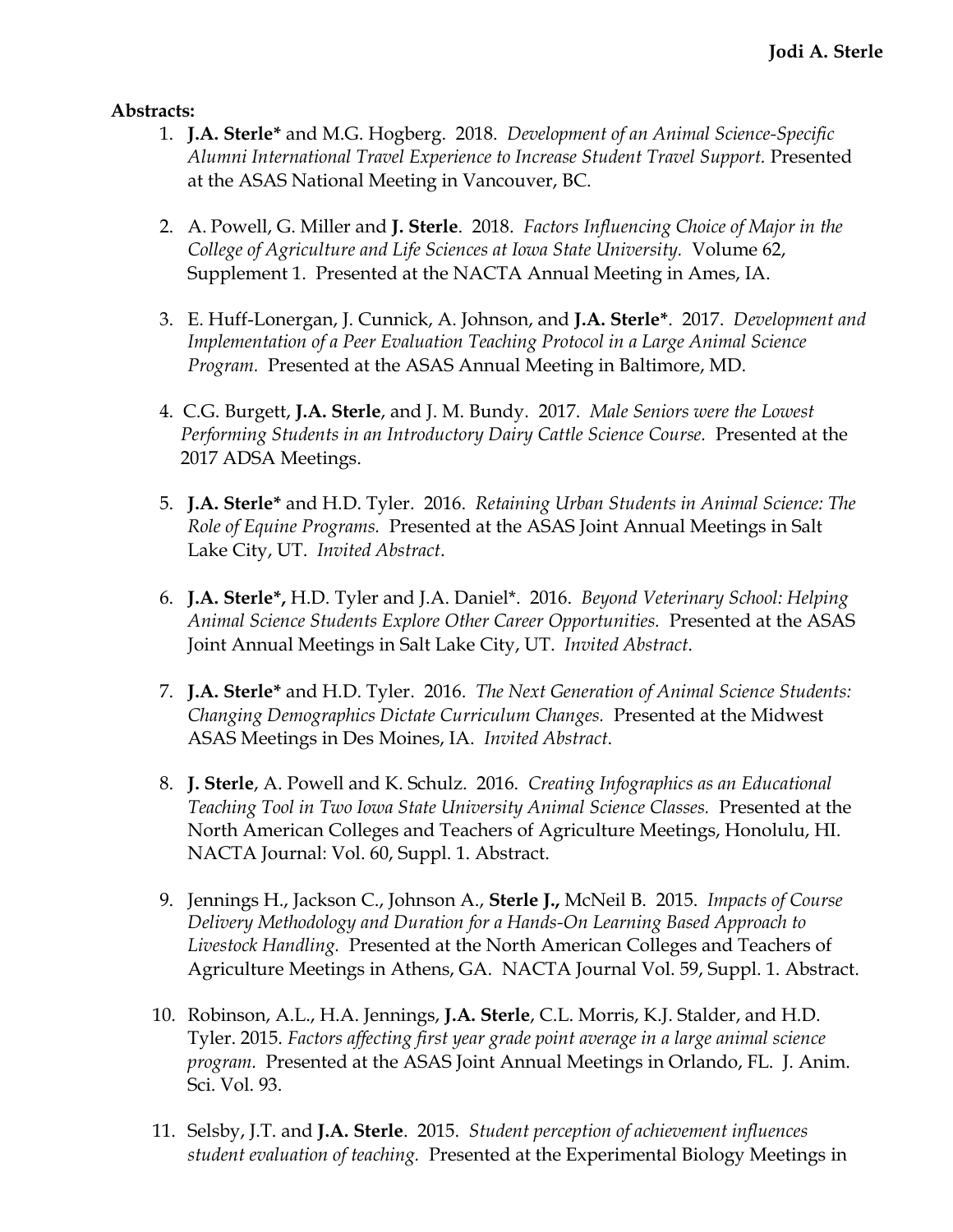San Diego, CA.

- 12. Foreman, E.A., **Sterle, J.A.** & Retallick, M.S. 2014. *Differences in College of Agriculture and Life Sciences Students' Expectation of Instructors, Advisers, and Self, During their College Experience.* Proceedings of 2014 North American Colleges and Teachers of Agriculture Meetings in Bozeman, MT. NACTA Journal Vol. 58, Suppl. 1. Abstract.
- 13. **Sterle, J.A.\*** & Foreman, E.A. 2014. *Gender differences among College Students' Expectations of Instructors, Advisers, and Themselves.* Proceedings of 2014 North American Colleges and Teachers of Agriculture in Bozeman, MT. NACTA Journal Vol. 58, Suppl. 1. Abstract.
- 14. Joshua T. Selsby, **Jodi A. Sterle**, Craig M. Zywicki. 2014. *Participation in supplemental instruction improves students' academic performance in a physiology course.* Proceedings of the 2014 Experimental Biology Meetings, San Diego, CA. Abstract.
- 15. H. Tyler and **J.A. Sterle.** 2013. *Developing critical academic and social connections for incoming students prior to the first day of classes using a combination of innovative programs.* Presented at the ASAS Joint Annual Meetings in Indianapolis, IN. J. Anim. Sci. Vol. 91.
- 16. B. McNeil, K. Stalder, **J. Sterle**, and T. Baas. 2013. *Swine-Specific Career Night for Animal Science Students at Iowa State University.* Presented at the ASAS Midwest Meetings in Des Moines, IA. J. Anim. Sci. Vol. 91, E-Suppl. 3.
- 17. T.J. Baas, K. Stalder, and **J. Sterle**. 2013. *Student Evaluations of a Teamwork/Leadership Activity Across Two Swine Courses in Animal Science at Iowa State University*. Presented at the ASAS Midwest Meetings in Des Moines, IA. J. Anim. Sci. Vol. 91, E-Suppl. 3. (**National Pork Board Education Award)**
- 18. **J.A. Sterle.\*** 2012. *Creating Animal Scientists from Scratch – Meeting Industry Needs with Today's Students*. Presented at the ASAS Joint Annual Meetings in Phoenix, AZ. J. Anim. Sci. Vol. 90.
- 19. **J.A. Sterle.\*** 2011. *Incorporating an Issues Survey Assignment into an Introductory Animal Science Course*. Presented at the ASAS Joint Annual Meetings in New Orleans, LA. J. Anim. Sci. Vol. 89.
- 20. **J.A. Sterle**.\* *(Invited) Creating industry advocates in the classroom: Media interview project.* 2010. Presented at the Midwest ASAS Meeting, Des Moines, IA. J. Anim. Sci. Vol. 88, E-Suppl. 3.
- 21. M.T. See, K. Beeler, M. Whitney, G. Thome, M. Swan, M. Morrow, Y. Li, T. Baas, B. Richert, R. Knox, S. Pohl, A. Sutton, S. Moeller, **J. Sterle**, P. Holden, M. Hardin, K. Leedom-Larson, D. Newman, D. Meisinger. *Pork Information Gateway serves as online clearinghouse for pork production information.* 2010. Presented at the Midwest ASAS Meeting, Des Moines, IA. J. Anim. Sci. Vol. 88, E-Suppl. 3. **(National Pork Board Education Award).**
- 22. **J.A. Sterle**.\* *Incorporating writing assignments in large animal science courses.* 2009.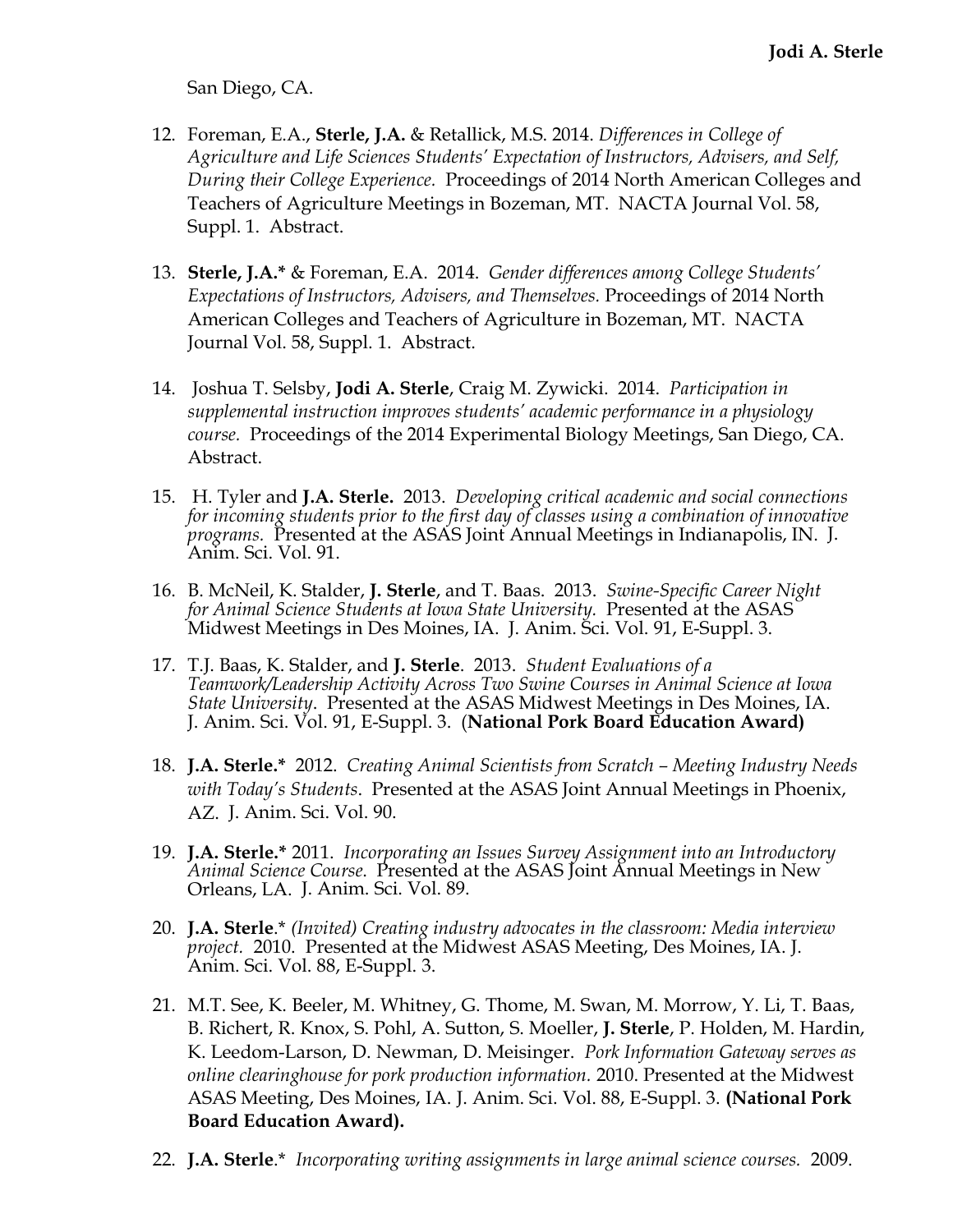- Presented at the ASAS Joint Annual Meeting, Montreal, Canada. J. Anim. Sci. Vol. 87, E-Suppl. 2/J. Dairy Sci. Vol. 92, E-Suppl. 1.

- 23. **J.A. Sterle\*** and J.J. Parrish\*. *Changes that have occurred in animal science teaching.*  2008*.* Presented at the ASAS Joint Annual Meeting, Indianapolis, IN. J. Anim. Sci. Vol. 86, E-Suppl. 2/J. Dairy Sci. Vol. 91, E- Suppl. 1.
- 24. **J.A. Sterle**.\* *Bringing the industry into the classroom: Media interview project.* 2007. Presented at the ASAS Joint Annual Meeting, San Antonio, TX. J. Anim. Sci. Vol. 85, Suppl. 1/J. Dairy Sci. Vol. 90, Suppl. 1/Poult. Sci. Vol. 86, Suppl. 1.
- 25. **J.A. Sterle.\*** *Animal sciences curricula: A historical perspective.* 2007. Presented at the ASAS Joint Annual Meeting, San Antonio, TX. J. Anim. Sci. Vol. 85, Suppl. 1/J. Dairy Sci. Vol. 90, Suppl. 1/Poult. Sci. Vol. 86, Suppl. 1.
- 26. M. Ritter, M. Ellis, M. Benjamin, E. Berg, P. DuBois, J. Marchant-Forde, A. Green, P. Matzat, P. Mormede, T. Moyer, K. Pfalzgraf, M. Siemens, **J. Sterle**, T. Whiting, B. Wolter. 2005. *The fatigued pig syndrome.* Presented at the ASAS Joint Annual Meeting. J. Anim. Sci. Vol. 83, Suppl. 1/J. Dairy Sci. Vol. 88, Suppl. 1.
- 27. **Sterle, J.A.\*** 2005. *ANSC 489: The Art and Heritage of Livestock – Bringing the Humanities Alive for Agriculture Students.* Presented at the Agricultural Historical Society meetings at Greenfield Village, MI.
- 28. **Sterle, J.A.\*** and C.T. Boleman. 2005. *Needs Assessment for Identifying Educational Opportunities in the Show Pig Industry: A Survey of Packers.* Presented at the Midwestern Section ASAS meetings in Des Moines, IA. J. Anim. Sci. Vol. 83, Suppl. 3.
- 29. Chilek, K., Boleman, C., Coufal, D., Smith, K., and **Sterle, J.** 2003. *Development of "Quality Counts", a character education and quality assurance curriculum for livestock exhibitors in Texas.* Presented at the 4-H Galaxy Conference in Salt Lake City, UT.
- 30. **Sterle, J.A.\*,** and L.J. Johnston\*. 2002. *Use of a hands-on workshop to teach swine reproductive management to farrowing barn workers.* Presented at the Midwest Section ASAS Meetings, Des Moines, IA. J. Anim. Sci. Vol. 80, Suppl. 3.
- 31. **Sterle, J.A.\* ,** C.L. Skaggs and D.B. Griffin. 2001. *Frequency of the porcine stress gene in show pigs and its effects on meat quality.* Presented at the ASAS Annual Meetings, Indianapolis, IN. J. Anim. Sci. Vol. 83, Suppl. 1/J. Dairy Sci. Vol. 84, Suppl. 1.
- 32. Candler, K.C., C.G. Brown, D.A. Neuendorff, A.W. Lewis, **J.A. Sterle,** D.H. Keisler, and R.D. Randel. 2001*. Supplemental feeding lactating Fallow does increased body condition score and circulating leptin but failed to improve reproductive efficiency.*  Presented at the ASAS Joint Annual Meetings, Indianapolis, IN. J. Anim. Sci. Vol. 83, Suppl. 1/J. Dairy Sci. Vol. 84, Suppl. 1.
- 33. **Sterle, J.A.\*,** T.C. Cantley, J.A. Carroll, R.L. Matteri, M.C. Lucy, and W.R.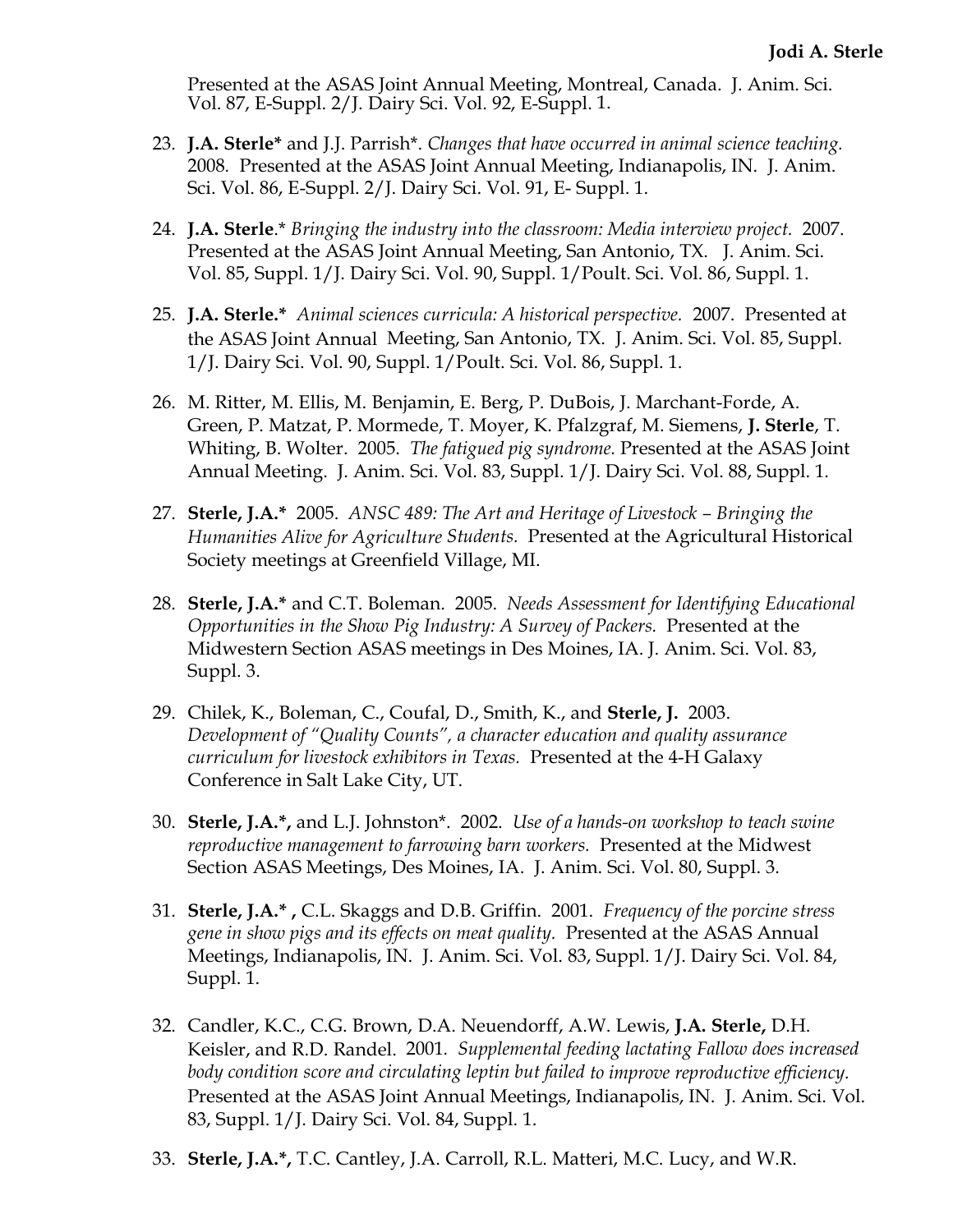Lamberson. 1998. *Recombinant porcine somatotropin effects on placental characteristics in gilts with reduced uterine capacity*. Presented at the ASAS Annual Meeting, Denver, CO. J. Anim. Sci. 76 (Suppl. 1):242.

- 34. Daniel, J.A., D.H. Keisler, **J.A. Sterle,** R.L. Matteri, and J.A. Carroll. 1998. *Type of birth affects the function of the hypothalamic-pituitary-adrenal axis in the neonatal pig.* Presented at the ASAS Annual Meeting, Denver, CO. J. Anim. Sci. 76 (Suppl. 1):99.
- 35. Carroll, J.A., J.A. Daniel, **J.A. Sterle**, D.H. Keisler, and R.L. Matteri. 1998*. Postnatal function of the somatotrophic axis in piglets born naturally or by Caesarian-Section.* Presented at the ASAS Annual Meeting, Denver, CO. J. Anim. Sci. 76 (Suppl. 1):126.
- 36. **Sterle, J.A.\*,** T.C. Cantley, J.A. Carroll, R.L. Matteri, M.C. Lucy and W.R. Lamberson. 1997. *Effect of recombinant porcine somatotropin (rpST) on fetal and placental growth in gilts with reduced uterine capacity.* Presented at the 5 th International Conference on Swine Reproduction in Rolduc, Kerkrade, The Netherlands.
- 37. **Sterle, J.A.\*,** J.T. Peacock, C.K. Boyd, T.C. Cantley, W.R. Lamberson, R.L. Matteri and M.C. Lucy. 1997. *Insulin-like growth factor (IGF)-I, IGF-II, and IGF binding protein (BP)-2 in liver and reproductive tissues of pregnant pigs treated with recombinant porcine somatotropin (rpST).* Presented at the Midwest Section ASAS Meetings, Des Moines, IA. J. Anim. Sci. 75 (Suppl. 3).
- 38. Lamberson, W.R., **J.A. Sterle** and W.O Herring. 1997. *Development of decision support software for beef cattle crossbreeding systems.* Presented at the Midwest Section ASAS Meetings, Des Moines, IA. J. Anim. Sci. 75 (Suppl. 3).
- 39. **Sterle, J.A.\*,** T.C. Cantley, R.L. Matteri, M.C. Lucy and W. R. Lamberson. 1996. *Increased uterine capacity by injections of recombinant porcine somatotropin (rpST) to gilts during gestation.* Presented at the National ASAS Meetings in Rapid City, SD. J. Anim. Sci. 74 (Suppl. 1).
- 40. **Sterle, J.A\*.,** T. C. Cantley, W. R. Lamberson and M. C. Lucy. 1996. *Ultrasonic evaluation of follicular growth in weaned sows.* Presented at the 1996 Midwestern Section American Society of Animal Science Meetings in Des Moines, IA. J. Anim. Sci. 74 (Suppl. 3).
- 41. **Sterle, J.A.\*,** T.C. Cantley, W.R. Lamberson, M.C. Lucy, D.E. Gerrard, R.L. Matteri and B.N. Day. 1995. *Effects of recombinant porcine somatotropin on placental size, fetal growth and IGF-I and II concentrations in pigs.* Presented as a graduate competition paper at the Midwest Section ASAS Meetings in Des Moines, IA. J. Anim. Sci. 73 (Suppl. 3).
- 42. **Sterle, J.A.\*,** M. Kaps and W.R. Lamberson. 1995. *Effect of exposure to an estrual female on the attainment of puberty in gilts.* Presented at the National American Society of Animal Science Meetings in Orlando, FL. J. Anim. Sci. 73 (Suppl. 1).
- 43. Lamberson, W.R., **J.A. Sterle\*,** T.J. Safranski and R.L. Matteri. 1995.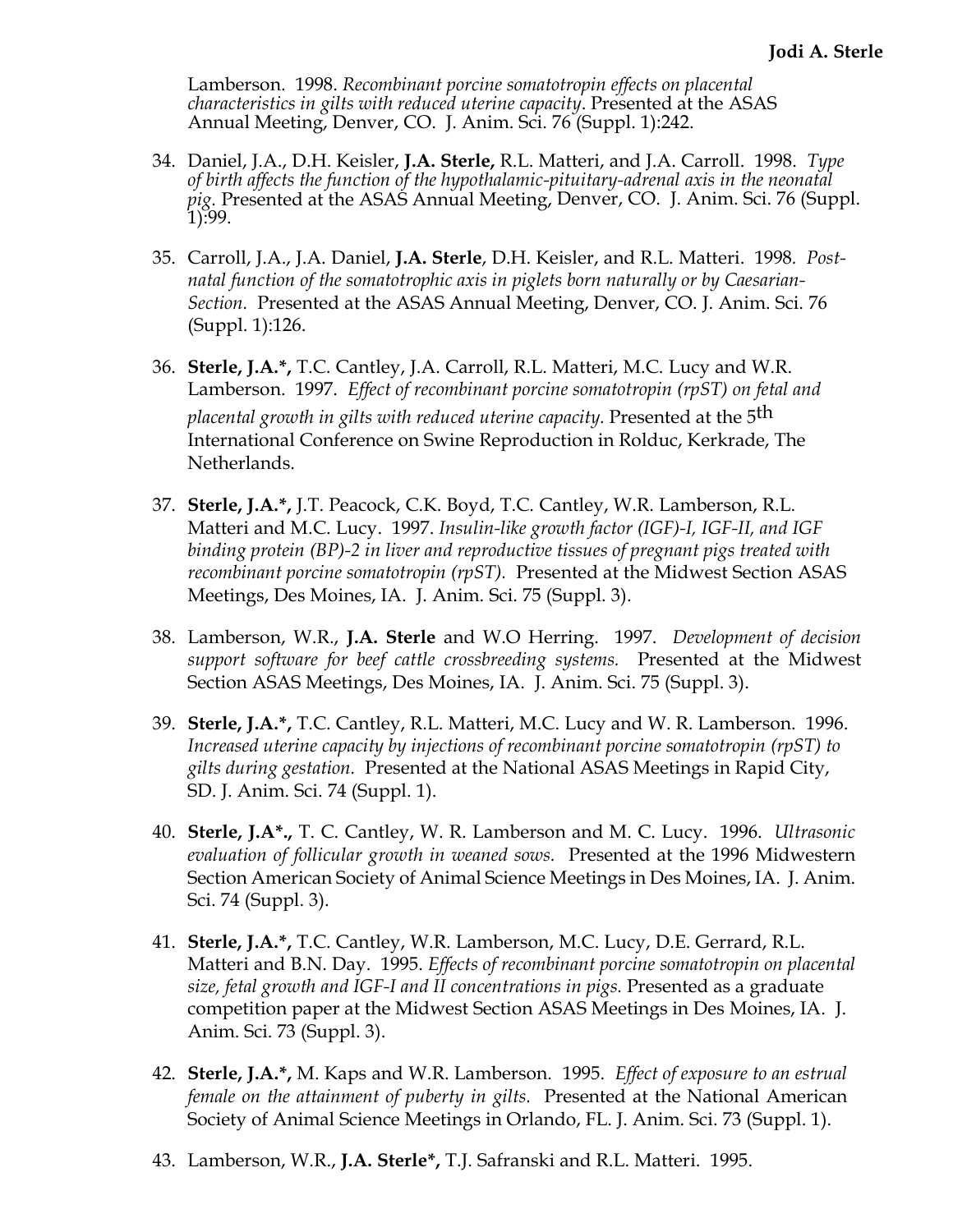*Relationships of serum IGF-II concentrations to growth, compositional and reproductive traits in swine.* Presented at the National American Society of Animal Science Meetings in Orlando, FL. J. Anim. Sci. 73 (Suppl. 1).

## *Total Abstracts: 43*

## **Proceedings**

- 1. 2015. American Society of Animal Science Innovate Conference on Undergraduate Teaching. Strengthening the Curriculum and Improving Student Outcomes through Better Teaching. Hamilton, GA.
- 2. 2004. National Market Hog Symposium. The Science of the Stress Gene. West Lafayette, IN.
- 3. 2004. National Market Hog Symposium. Paylean and the Show Pig Industry. West Lafayette, IN.
- 4. 2004. National Market Hog Symposium. Youth Pork Quality Assurance. West Lafayette, IN.
- 5. 2002. Puerto Rico Conference on Food and Egg Production and Safety. San Juan, Puerto Rico. Pork Quality Assurance. (also translated into Spanish).
- 6. 1998. Principles of Production I: Swine Artificial Insemination. College Station.

*Total Proceedings Publications = 6*

## **Graduate Faculty Member/POS Committee Member:**

Serving/Served on **13 Master of Science** candidate committees, **1 Master of Agriculture** committee, and **7 doctoral candidate** committees.

## **Invited Presentations**

 *Total Invited Presentations: 399*

#### *International: 7*

1. International Association of Fairs and Expositions. Show Pigs 101: Care and Handling at the Show to Prevent Stress. Invited Speaker. 2013. Grand Island, NE.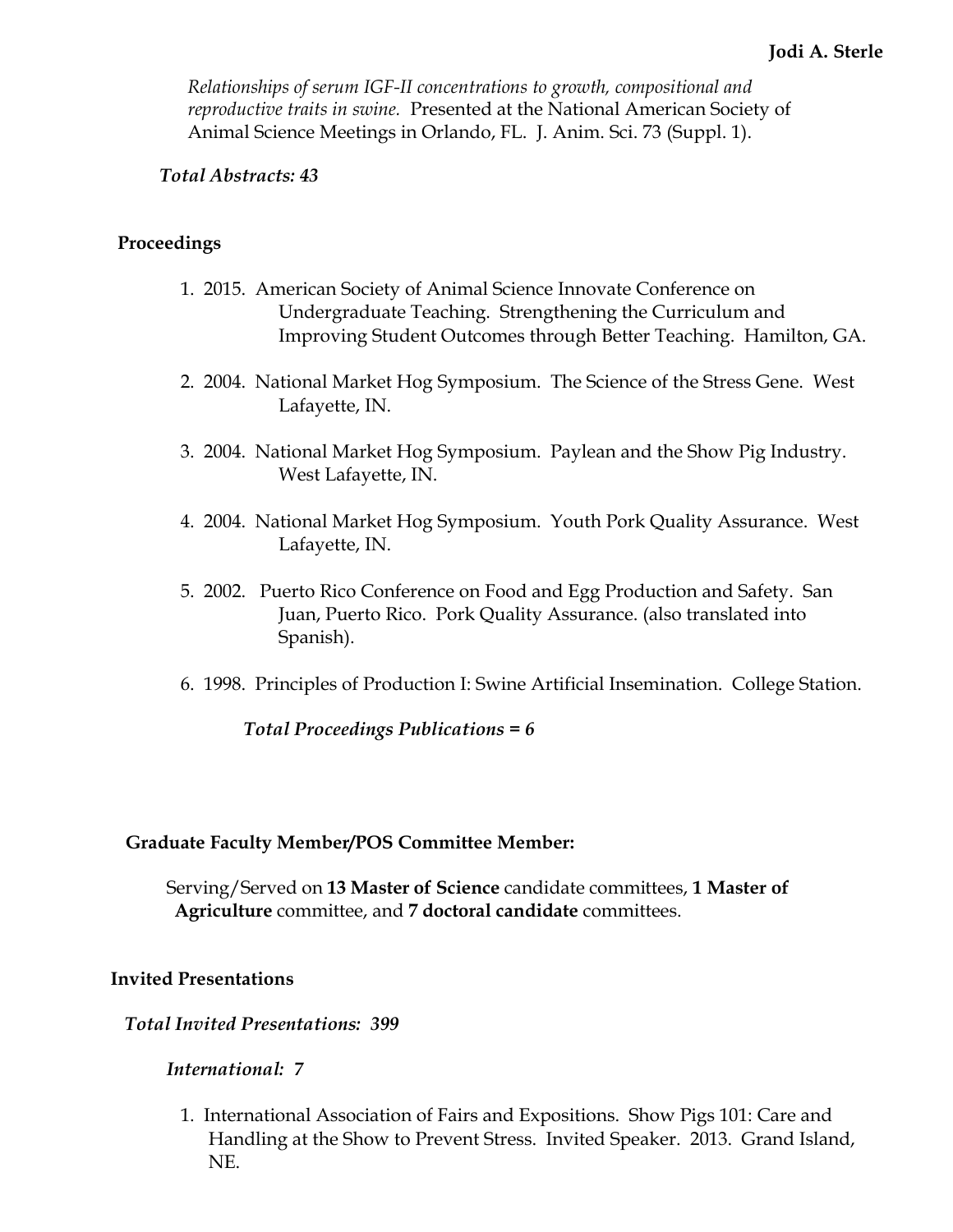- 2. Peruvian Swine Producers. Basic US Swine Production. Invited Speaker. 2010. Casa de Aguilar, Peru.
- 3. 7th International Livestock Farming Systems (LFS) Symposium and 55th Annual Meeting of the European Association for Animal Production. Slovenia. The Changing Structure of the U.S. Swine Industry. Invited Speaker. 2004. Bled, Slovenia.
- 4. Puerto Rico Conference on Food and Egg Production and Safety. Pork Quality Assurance. (translated into Spanish). Invited Speaker. 2002. San Juan, Puerto Rico.
- 5. American Farm School Greece. An Overview of the U.S. Swine Industry. Invited Speaker. 2002. College Station, TX.
- 6. Euro-McDonald's Executives Visit. Overview of the Swine Industry. Invited Speaker. 2001. College Station, TX.
- 7. Hosted international visitor from Malaysia. Toured Owen's Country Sausage and Wright Brand Foods. USDA sponsored. 2001. Richardson, TX and Vernon, TX.

## *National (including state programs outside of home state): 78*

- 1. American Society of Animal Science Webinar: Teaching During the Pandemic. Invited Speaker/Panelist. 2020.
- 2. American Society of Animal Science Webinar: Teaching During the Pandemic: An Update. Invited Speaker/Panelist. 2020.
- 3. Swine Reproductive Anatomy: A Hands-on Workshop. Invited Speaker. 2018. Des Moines.
- 4. Monsanto Leaders Engaged in Advancing the Dialog (L.E.A.D.) Dietician Blogger Tour. Invited Host and Tour Leader. 2017. Baltimore, MD.
- 5. ASAS National Meetings. Undergraduate Student Luncheon. Preparing for and Surviving Graduate School. Invited Speaker. 2017. Baltimore, MD.
- 6. Monsanto Leaders Engaged in Advancing the Dialog (L.E.A.D.) Dietician Blogger Tour. Invited Panelist. 2016. Des Moines, IA.
- 7. FarmHer GROW Conference. The Path: Moving Ahead in the Ag Industry. Invited Speaker. 2016. Ankeny, IA.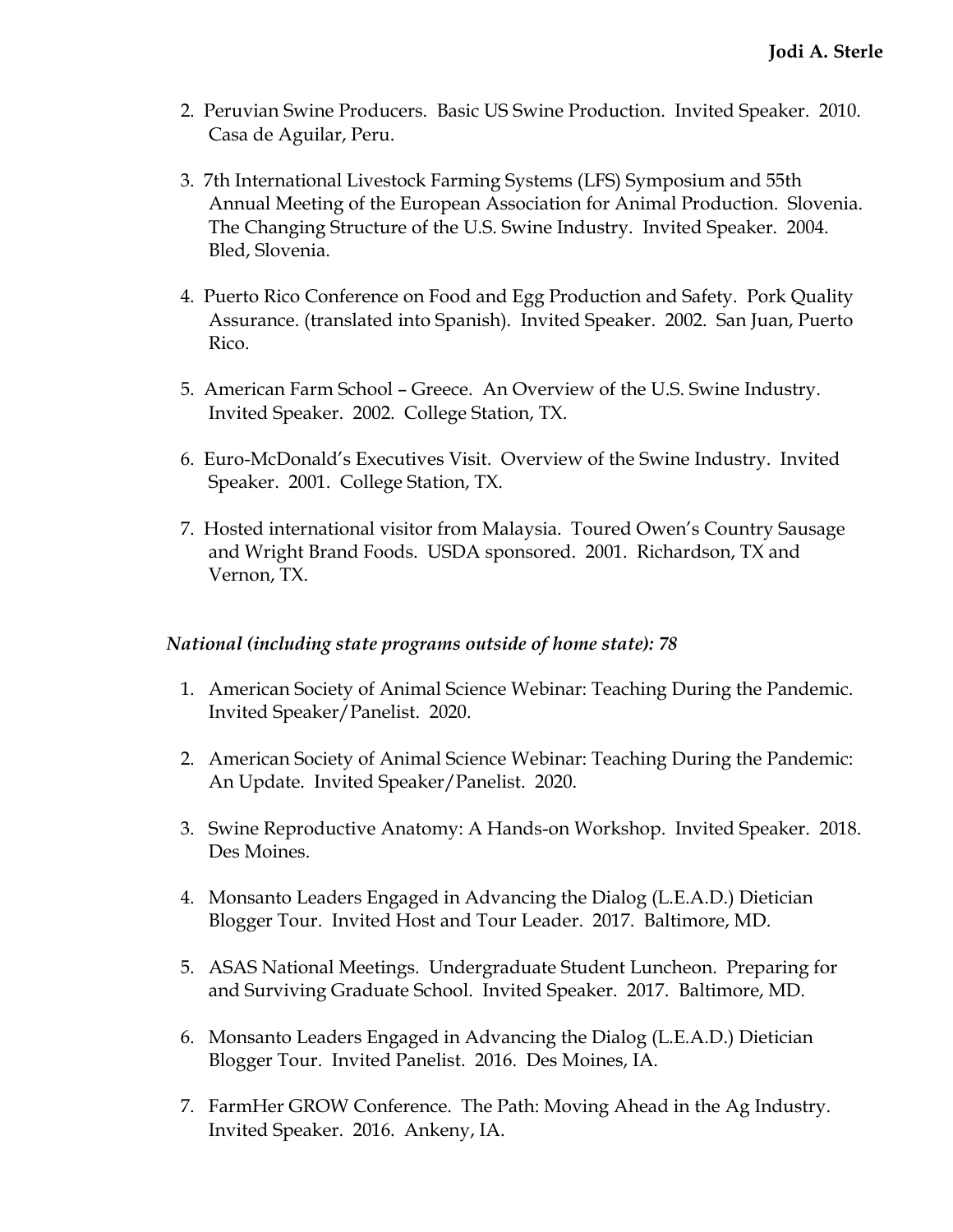- 8. National Junior Swine Association Bootcamp. The Path Careers in the Swine Industry. Invited Speaker. 2016. Ames, IA.
- 9. National Junior Swine Association Bootcamp. Are You You-Tube Ready? Representing the Swine Industry. Invited Speaker. 2016. Ames, IA.
- 10. All-Star Show Pig Camp. Careers in the Swine Industry. Invited Speaker. 2016. Columbus, OH.
- 11. All-Star Show Pig Camp. Representing the Swine Industry Are You YouTube Ready? Invited Speaker. 2016. Columbus, OH.
- 12. FarmHer GROW Conference. Networking in the Ag Industry. Invited Luncheon Host. 2015. Ankeny, IA.
- 13. All-Star Show Pig Camp. Careers in the Swine Industry. Invited Speaker. 2015. Henningson, WV.
- 14. All-Star Show Pig Camp. Representing the Swine Industry Are You YouTube Ready? Invited Speaker. 2015. Henningson, WV.
- 15. Erie County Fair Livestock Exhibitors. Are You YouTube Ready? Representing the Livestock Industry in a Positive Light. Invited Speaker. 2014. Erie, NY.
- 16. National Pork Board Youth Task Force. Crisis Management for Youth Swine Shows. Invited Speaker. 2013. Des Moines, IA.
- 17. Illinois Pork Congress. Preventing Stress in Show Pigs. Invited Speaker. 2013. Peoria, IL.
- 18. USDA/FDA Antibiotic Feed Directive Hearings. Invited Speaker. 2013. Pierre, SD.
- 19. National Pork Board Producer Services Task Force. Animal Science Undergraduates to Swine Industry Employees. Invited Speaker. 2013. Des Moines, IA.
- 20. National Junior Swine Association National Leadership Conference. Opportunities in the Swine Industry – what you need to do to prepare. Invited Speaker. 2013. Ames, IA.
- 21. Western Regional NJSA Show. Youth PQA Plus Training. Invited Speaker. 2013. Modesto, CA.
- 22. Western Regional NJSA Show. Adult PQA Plus Training. Invited Speaker. 2013. Modesto, CA.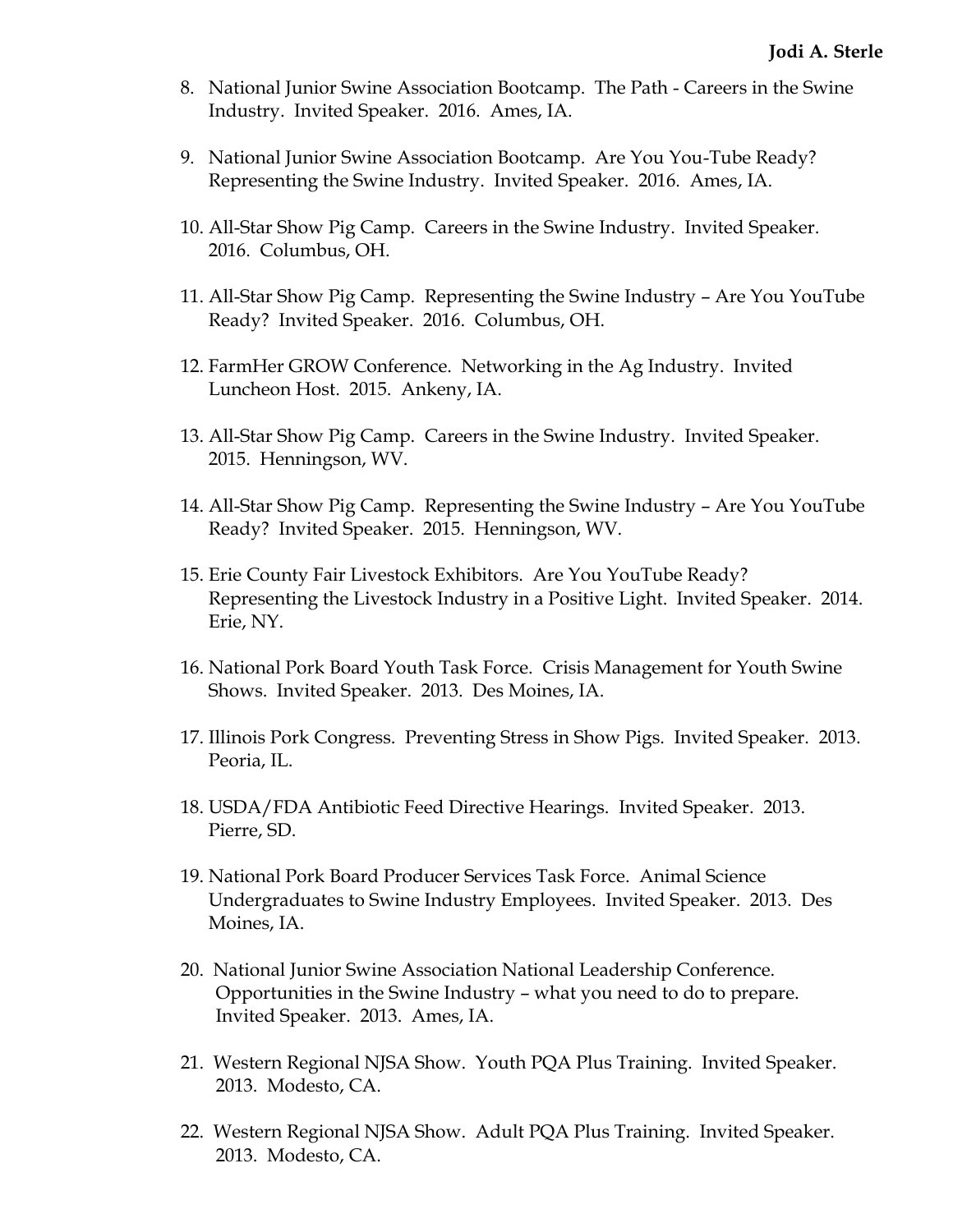- 23. Illinois Pork Congress. The Use of Social Media: Are you YouTube Ready? Invited Speaker. 2013. Peoria, IL.
- 24. ADSA-SAD Regional Convention. Employment Opportunities in the Dairy Industry. Invited Speaker. 2013. Ames, IA.
- 25. World Pork Expo. Youth PQA Plus Training. Invited Speaker. 2013. Des Moines, IA.
- 26. National Pork Board Show Pig Influenza Prevention Meeting. A Day in the Life of a Show Pig. Invited Speaker. 2012. Des Moines, IA.
- 27. World Pork Expo. Youth PQA Plus Training. Invited Speaker. 2012. Des Moines, IA.
- 28. World Pork Expo. Youth PQA Plus Training. Invited Speaker. 2011. Des Moines, IA.
- 29. Ft. Pierce County 4-H. Show Pig Clinic. Invited Speaker. 2010. Ft. Pierce, FL.
- 30. Ft. Pierce County 4-H. Show Management to Reduce Stress in Show Pigs. Invited Speaker. 2010. Ft. Pierce, FL.
- 31. World Pork Expo. State Intern and Ambassador Training. Invited Speaker. 2010. Des Moines, IA
- 32. World Pork Expo. Youth PQA Plus Training. Invited Speaker. 2010. Des Moines, IA.
- 33. National Pork Board Retail Advisory Committee Meeting. PQA Plus Certification: What it means for Retailers. Invited Speaker. 2010. New Orleans, LA.
- 34. American Meat Institute Animal Welfare and Handling Conference. Reaching Today's Youth. Invited Speaker. 2010. Kansas City, MO.
- 35. World Pork Expo. State Intern PQA Training. Invited Speaker. 2009. Des Moines, IA.
- 36. World Pork Expo. Youth PQA Training. Invited Speaker. 2009. Des Moines, IA.
- 37. National Junior Swine Association National Leadership Conference. The Stockshow Industry in Texas. Invited Speaker. 2008. San Antonio, TX.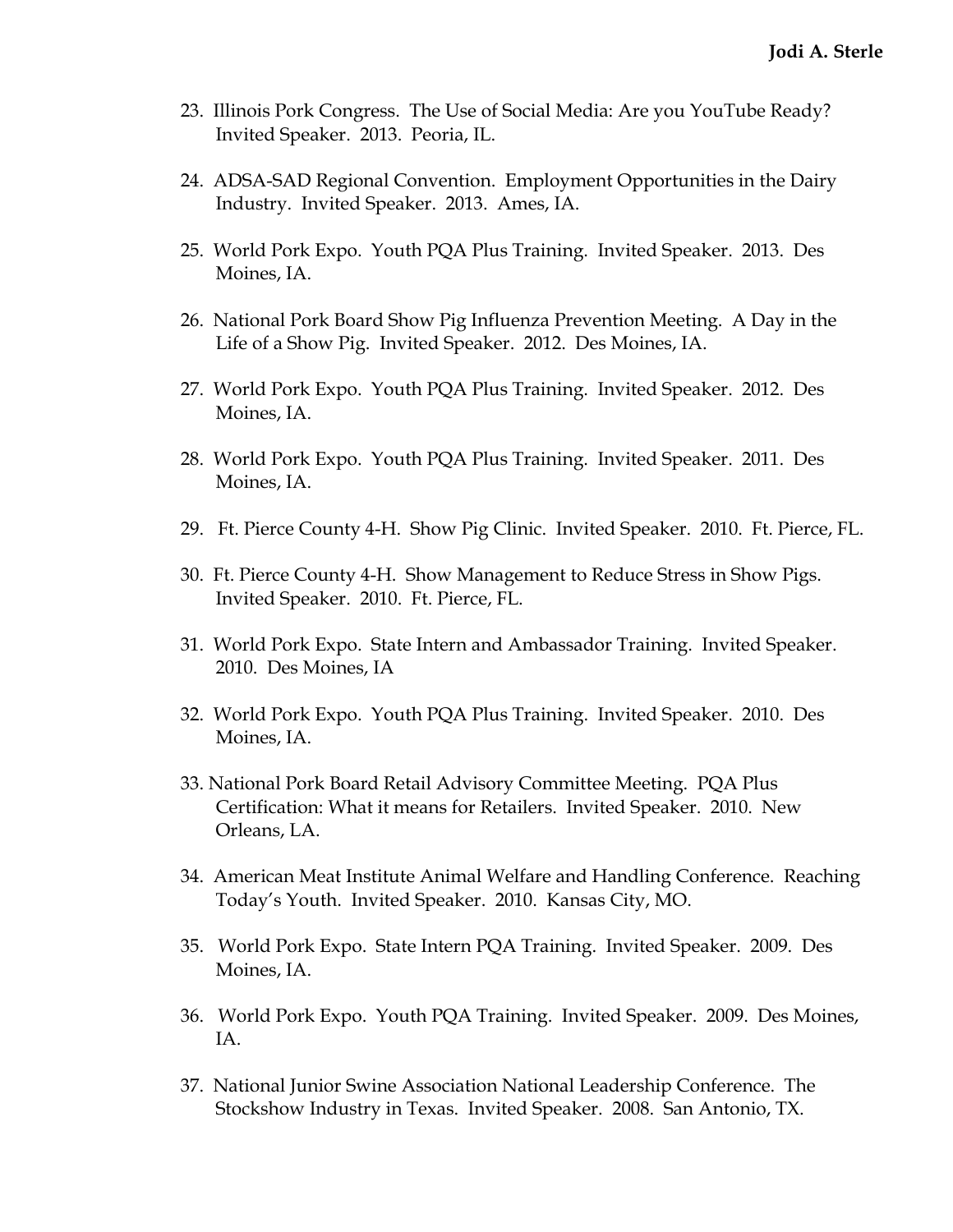- 38. National Pork Board Swine Educators In-service. Show Pig Update. Invited Speaker. 2008. Kansas City, MO.
- 39. National Pork Board Swine Educators In-service. Bringing the Industry Into the Classroom – Media Interview Project. Invited Speaker. 2008. Kansas City, MO.
- 40. Iowa Pork Congress. Swine Reproductive Anatomy Wet Lab. Invited Speaker. 2008. Des Moines, IA.
- 41. Iowa Pork Congress. Youth Symposium. Invited Speaker. 2008. Des Moines, IA.
- 42. National Junior Swine Association Regional Leadership Conference. Keynote Speaker. The Path. Invited Speaker. 2008. Ames, IA.
- 43. National Junior Swine Association Regional Leadership Conference. Opportunities for Your Children in the Agriculture Industry – Parent Symposium. Invited Speaker. 2008. Ames, IA.
- 44. National Junior Swine Association Regional Leadership Conference. Keynote Speaker. Opportunities in the Swine Industry – Youth Symposium. Invited Speaker. 2008. Ames, IA.
- 45. National Pork Board Swine Educators In-service. Show Pig Update. Invited Speaker. 2007. Indianapolis, IN.
- 46. National Pork Board Swine Educators In-service. Creating Advocates for the Swine Industry. Invited Speaker. 2007. Kansas City, MO.
- 47. Utah 4-H Leaders Conference. Pork Quality Assurance Training. Invited Speaker. 2006. Salt Lake City, UT.
- 48. National Cowboy Symposium. The Art and Heritage of Livestock. Invited Speaker. 2006. Lubbock, TX.
- 49. National Pork Board Professional Swine Managers Conference. Induction and Control of Estrus. (250,000 sows represented; ~5% of national annual harvest). Invited speaker. 2005. Guymon, Oklahoma.
- 50. National Pork Board Professional Swine Managers Conference. Management of the Gilt Pool. (250,000 sows represented; ~5% of national annual harvest). Invited speaker. 2005. Guymon, Oklahoma.
- 51. National Pork Board Professional Swine Managers Conference. Management of the Gilt Pool. Invited Speaker. 2005. Marshall, MO.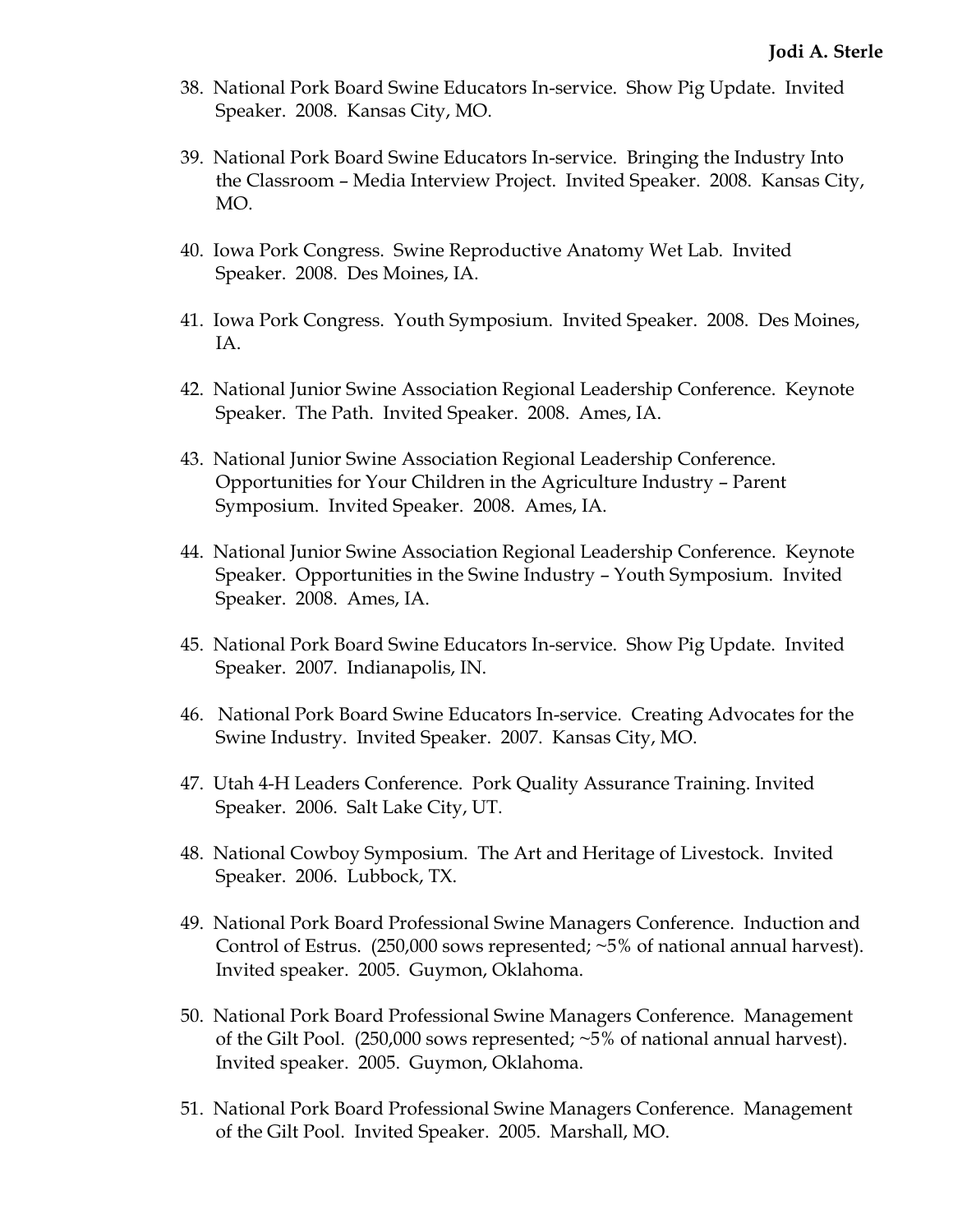- 52. Oklahoma Vocational Agriculture Instructors Conference. Pork Quality Assurance Training. Invited Speaker. 2005. Stillwater, OK.
- 53. National Pork Board Professional Swine Managers Conference. Induction and Control of Estrus. Invited Speaker. 2005. Springfield, Illinois.
- 54. National Pork Board Professional Swine Managers Conference. Management of the Gilt Pool. Invited Speaker. 2005. Springfield, Illinois.
- 55. National Pork Board Swine Educators Conference. Swine Youth Projects: Challenges and Opportunities. Invited Speaker. 2005. Des Moines, Iowa.
- 56. National Pork Board World Pork Expo Pork Academy. Pigs in Art and Folklore. Invited Speaker. 2005. Des Moines, Iowa.
- 57. Idaho Pork Congress Youth Pork Quality Assurance. Invited Speaker. 2005. Twin Falls, ID.
- 58. National Pork Board Swine Educators Conference. Issues Facing the Show Pig Industry. Invited Speaker. 2004. Des Moines, IA.
- 59. National Market Hog Conference. Paylean Use in the Swine Industry. Invited Speaker. 2004. Las Vegas, NV.
- 60. National Market Hog Conference. 2004 National Show Pig Packer Survey Results. Invited Speaker. 2004. Las Vegas, NV.
- 61. National Market Hog Conference. The Porcine Stress Gene: Truth and Myth. Invited Speaker. 2004. Las Vegas, NV.
- 62. National Market Hog Conference. Youth PQA Program. Invited Speaker. 2004. Las Vegas, NV.
- 63. National Pork Board Packer Meeting. Kansas City, MO. National Show Pig Packer Survey. Invited Speaker. 2004. Kansas City, MO.
- 64. National Pork Board Pork Quality Assurance Training New Youth Standards. Issues Facing the Show Pig Industry*.* 2004. Portland, OR.
- 65. National Pork Board Pork Quality Assurance Training New Youth Standards. PQA for Youth Curriculum. 2004. Portland, OR.
- 66. National Pork Board Pork Quality Assurance Training New Youth Standards. Ethics and Character Education. 2004. Portland, OR.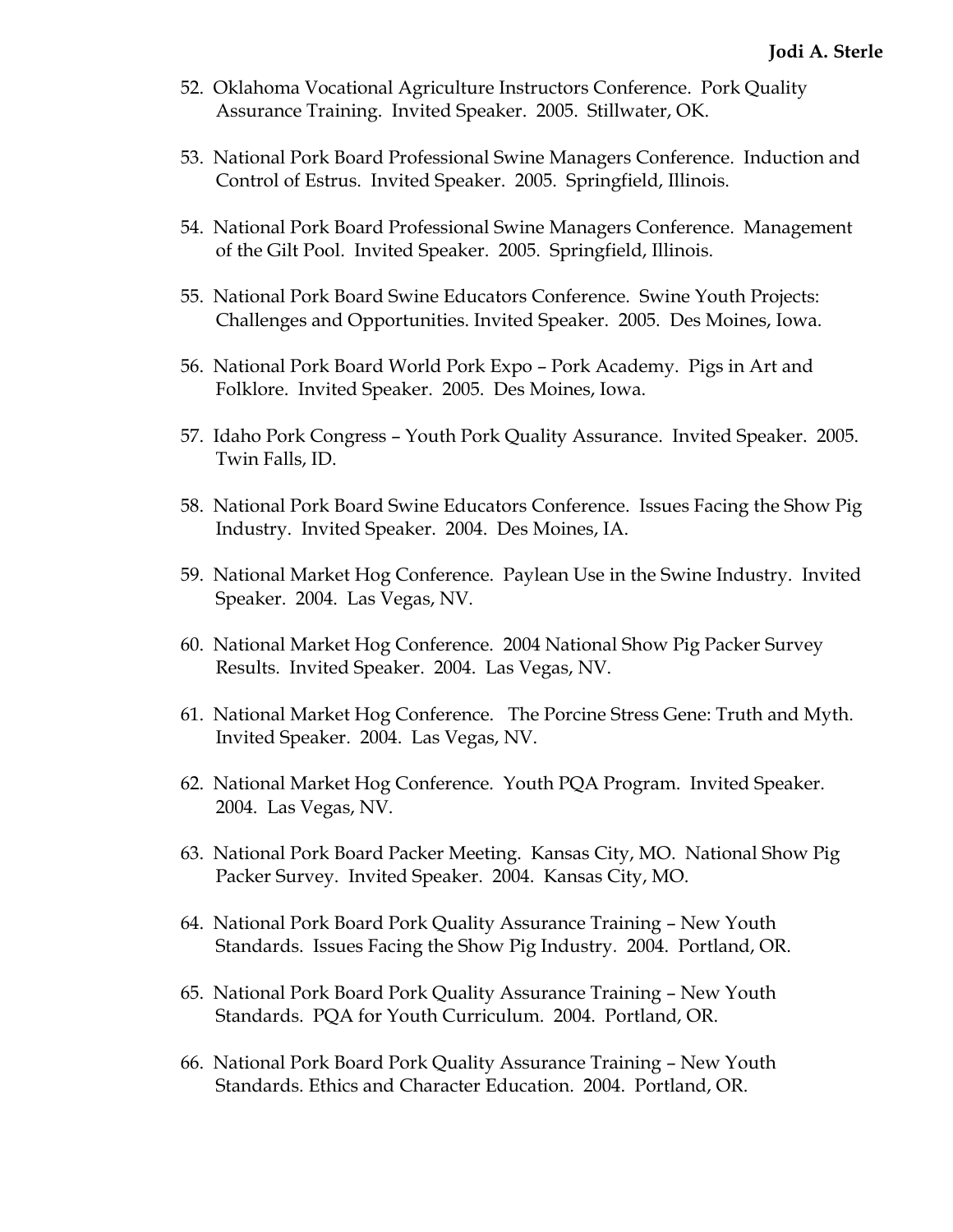- 67. National Pork Board Pork Quality Assurance Training New Youth Standards. Issues Facing the Show Pig Industry*.* 2003. Des Moines, IA. *This national training was offered twice for attendees to choose from one week or the next.*
- 68. National Pork Board Pork Quality Assurance Training New Youth Standards. PQA for Youth Curriculum. 2003. Des Moines, IA. *This national training was offered twice for attendees to choose from one week or the next.*
- 69. National Pork Board Pork Quality Assurance Training New Youth Standards. Ethics and Character Education. 2003. Des Moines, IA*.*
- 70. Minnesota Pork Congress. Reproductive Anatomy and Physiology Wet Lab. Invited Speaker. 2002. Minneapolis, MN.
- 71. National Market Hog Symposium. Stress and Handling of Today's Show Pigs. Invited Speaker. 2002. Stillwater, OK.
- 72. National Pork Board Meeting. Update on Pork Quality Assurance for Youth. Invited Speaker. 2001. San Antonio, TX.
- 73. National Pork Board Meeting. Fiesta Supermarkets Meat Managers Training. An Overview of the U.S. Swine Industry. Invited Speaker. 2001. Houston, TX.
- 74. National Pork Board Meeting. The Texas Show Pig Industry, its contributions and Educational Opportunities: PQA for Youth. Invited Speaker. 2001. College Station, TX.
- 75. STARS Minorities in Agriculture Program. Reproductive Physiology Wet Lab. Invited Speaker. 2001. College Station, TX.
- 76. National Pork Producers Council Staff Training. Pork Quality Assurance for Youth Program. Invited Speaker. 2000. Des Moines, IA.
- 77. National Pork Producers Council Swine Educators Conference. Pork Quality Assurance for Youth. Invited Speaker. 2000. Des Moines, IA.
- 78. Southwest Pork Industry Conference. Female Reproductive Physiology Wet Lab. Conference Planning Committee and Invited Speaker. 2000. Guymon, OK.

## *On-Campus Presentations: 24*

1. CELT Course Design Institute: Effective Assessments and Academic Integrity in Large Enrollment Courses. Invited. January 2021. Ames, IA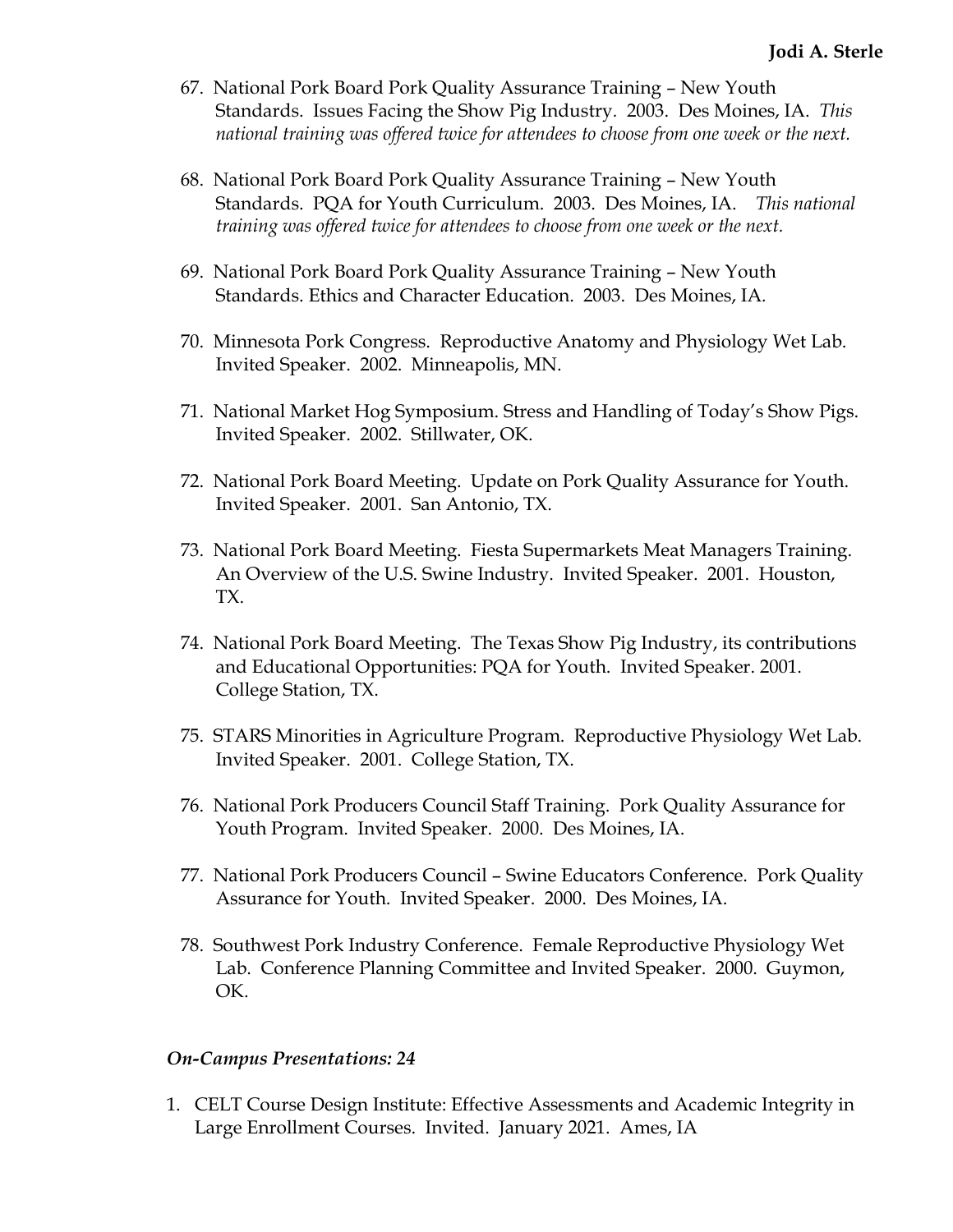- 2. CELT Award Winning Faculty Series: *Top 10 Ways to Help Freshmen Learn in a Large Introductory Class.* Invited. September 2019. Ames, IA
- 3. ISU Ag Business Club. *Meet your Professor.* Invited Speaker. 2018. Ames, IA
- 4. ISU College of Design Curriculum Committee. *Peer Evaluation of Teaching*. Invited Speaker. 2015. Ames, IA
- 5. ISU Center for Excellence in Learning and Teaching Seminar Series: *Faculty Peer Review of Teaching: A Win-Win Process. #1: Overview of Peer Review Process.* Invited Speaker. 2015. Ames, IA
- 6. ISU Center for Excellence in Learning and Teaching Seminar Series: *Faculty Peer Review of Teaching: A Win-Win Process.* #2: *I Want to Be Evaluated or I've Been Asked to Be an Evaluator, Now What?* Invited Speaker. 2015. Ames, IA
- 7. ISU Center for Excellence in Learning and Teaching Seminar Series: *Faculty Peer Review of Teaching: A Win-Win Process. #3: Using Peer Evaluation of Teaching in the*  Promotion and Tenure Process and to Strengthen to Curriculum. Invited Speaker. 2015. Ames, IA
- 8. ISU CELT Academic Portfolio Workshop for New Faculty Scholars: *Documenting your Impact.* Invited Speaker. 2013. Ames, IA
- 8. ISU CALS Advising Academy. *First year Task Force – Expectations.* Invited Speaker. 2013. Ames, IA
- 9. ISU Advisors Retreat*. Undergraduate Advising Panel.* Invited Speaker. 2013. Ames, IA
- 10. ISU CELT Workshop: *Interpreting and Applying the Information from your Class Climate Course Evaluations.* Invited Speaker. 2013. Ames, IA
- 11. ISU Ag Business Club. *Meet your Professor.* Invited Speaker. 2012. Ames, IA
- 12. ISU Science with Practice. Getting Involved in your Professional Societies. Invited Speaker. 2012. Ames, IA
- 13. ISU Dairy Science Club. *Meet your Professor*. Invited Speaker. 2011. Ames, IA
- 14. ISU Block and Bridle Club. *Meet your Professor*. Invited Speaker. 2011. Ames, IA
- 15. TAMU College of Veterinary Medicine Large Scale Food Production Tour. Invited Speaker. 2011. Amarillo and Dalhart, TX
- 16. TAMU College of Veterinary Medicine Theriogenology Club meeting. *Swine Reproductive Anatomy Wet Lab.* Invited Speaker. 2011. College Station, TX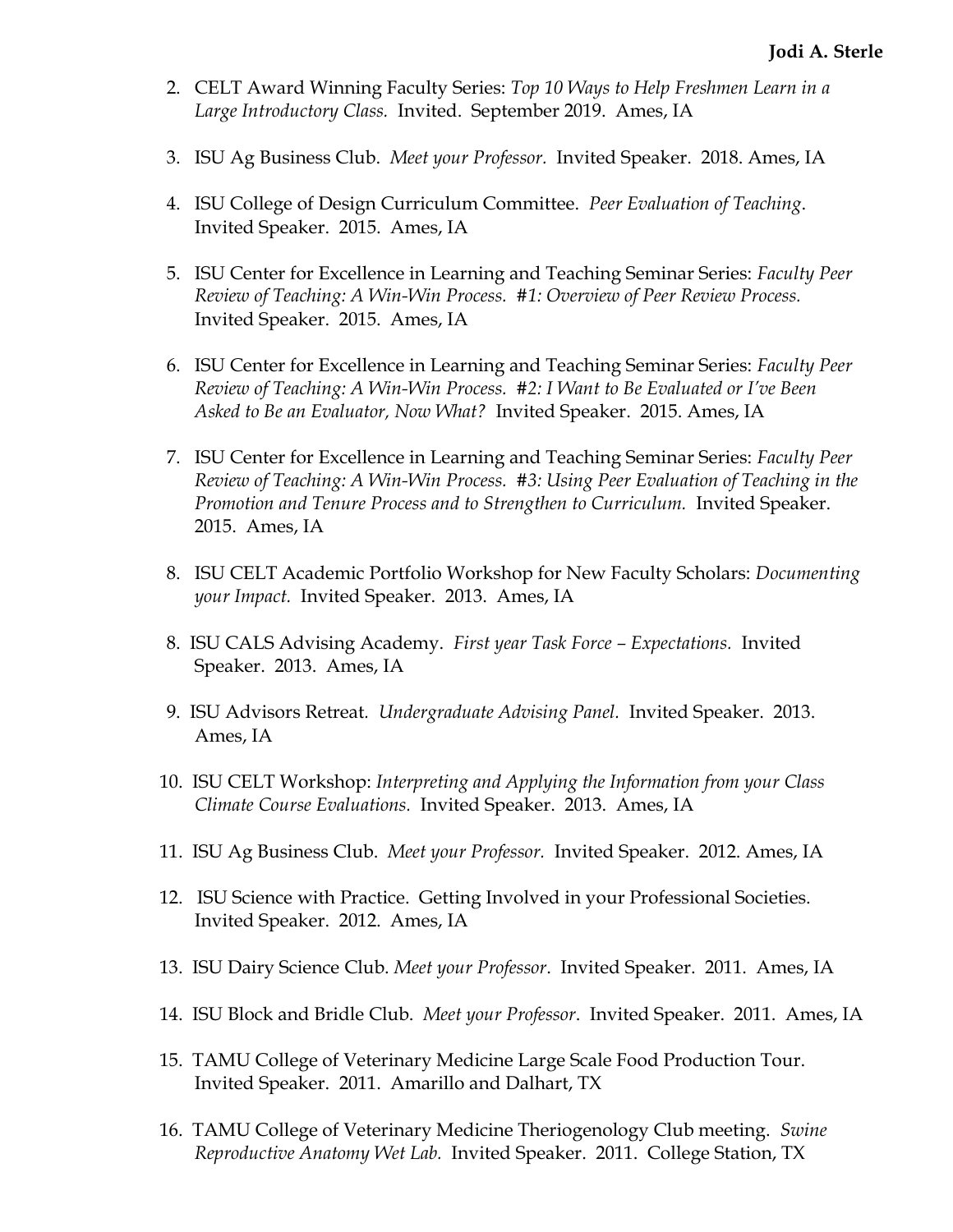- 17. TAMU College of Veterinary Medicine Theriogenology Club meeting. *Swine Reproductive Anatomy Wet Lab. Invited Speaker.* 2010. College Station, TX
- 18. TAMU College of Veterinary Medicine Large Scale Food Production Tour. Invited Speaker. 2009. Amarillo and Dalhart, TX
- 19. TAMU Gallery Talk. *Our Livestock Heritage.* Invited Speaker. 2008
- 20. TAMU College of Veterinary Medicine Large Scale Food Production Tour. Invited Speaker. 2008. Amarillo and Dalhart, TX
- 21. Animal Science Departmental Seminar. 2004. *The Changing Animal Agriculture Industry in the Texas Panhandle.* Invited Speaker. College Station, TX
- 22. Animal Science Retirees Meeting. The *Current Status of the Swine Industry and my Role as the State Specialist.* Invited Speaker. 1998. College Station, TX
- 23. Reproductive Biology Forum. *Effects of rpST on Fetal and Placental Development in Gilts. Invited Speaker*. 1998. College Station, TX

## *County/Multi-county/District/Regional Presentations: 91*

Includes both adult and youth audiences. Topics Include:

- Opportunities in Agriculture
- Swine Reproductive Anatomy Wet Lab
- Show Pigs 101
- Overview of the Swine Industry
- H1N1 Update
- Market Hog Essentials
- Breeding Gilt Essentials
- Paylean Use in Show Pigs
- Daily Care of show Pigs
- Swine Handling
- Show Ring Ethics
- Pork Quality Assurance
- Management of Breeding Gilts and Sows
- Carcass Evaluation
- Factors Affecting Pork Quality
- -Reproductive Management of Cows and Heifers
- Nutrition and Reproduction Interactions in Swine
- Artificial Insemination in Swine
- Evaluation of Sire Summaries
- The Value of a Pedigree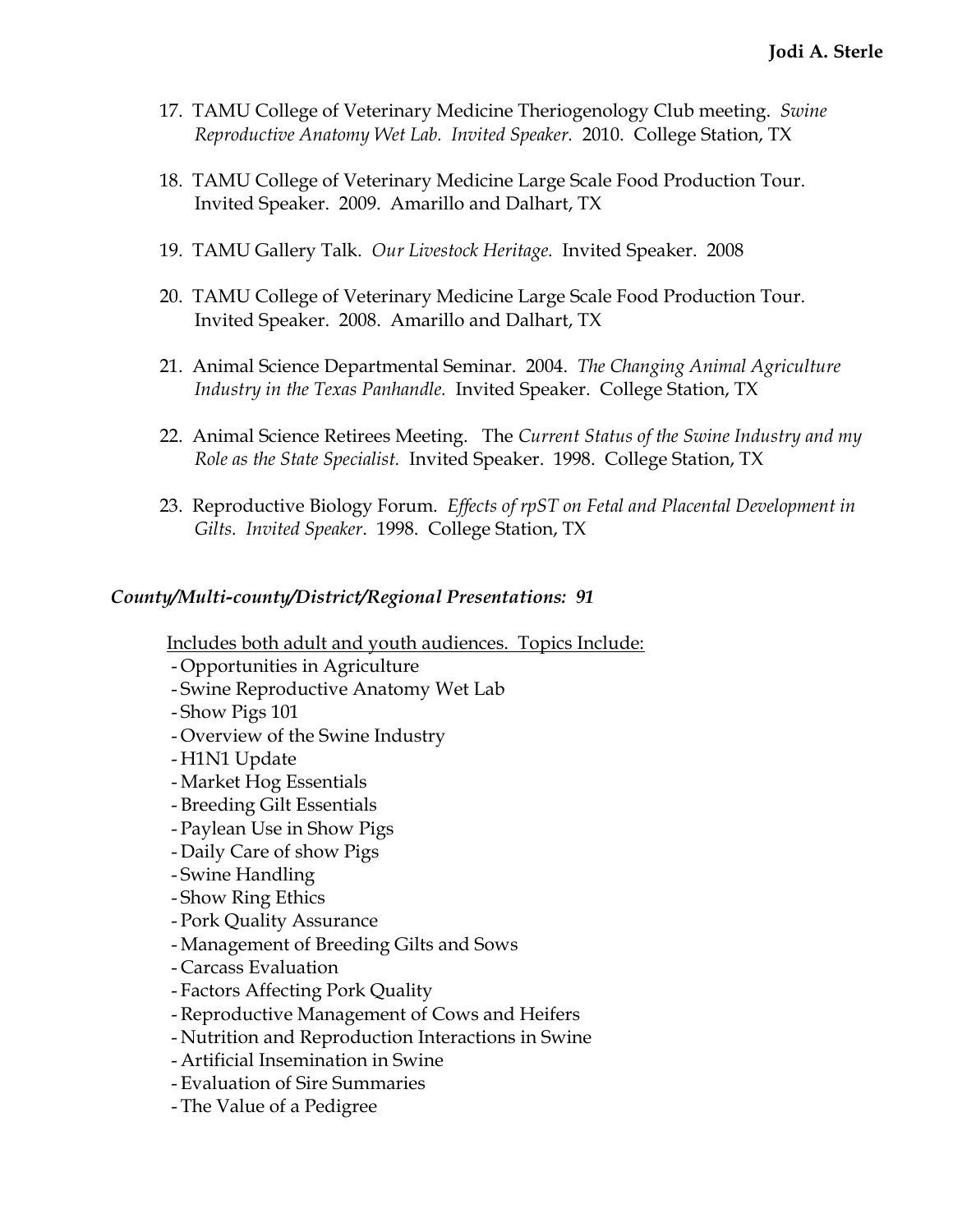## *Statewide Presentations: 115*

## Includes both adult and youth audiences. Topics Include:

- Legislative Seminar: Issues Facing Food Animal Production
- Ag Advocacy and Basic Media Training
- Pork Quality Assurance Youth
- Pork Quality Assurance Adult
- Swine Reproductive Anatomy Wet Lab
- Show Pigs 101
- Career Opportunities in Animal Science
- Our Livestock Heritage
- Handling Pigs to Reduce Stress
- H1N1: What We Learned
- New Extension Specialist Orientation: Documenting Your Impact
- Live Animal Evaluation of Market Hogs
- Packer Demands for Market Animals Junior Livestock Show Entries Meeting the Challenge
- -Issues Facing the Show Pig Industry
- Genetic Factors Affecting Pork Quality
- An Overview of the U.S. and Texas Swine Industry
- -Identifying and Meeting Challenges in Today's Animal Science Industry
- Biosecurity Issues and Procedures in the Swine Industry: What the Beef Industry Needs to Know
- Gestation and Farrowing Management
- Baby Pig Management
- Gilt Development
- Basics of Genetic Improvement
- -Replacement Gilt Development for Efficient Reproduction

## **Course Guest Lectures: 89**

## Many recurring each semester. Topics include:

- AN S 441: Domestication of Livestock; Development of Breeds (3 semesters)
- AN S 110: Our Livestock Heritage (14 semesters)

Opportunities in Animal Science (3 semesters)

- AN S 501: The Department of Animal Science Undergraduate Teaching Program (10 semesters)
- ANSC 242: Beta Adrenergic Agonists (13 semesters; TAMU)
- ANSC 242: Paylean: Structure, Function and Use in the Commercial Swine and Show Pig Industriees (13 semesters; TAMU)
- ANSC 412: Reproductive Physiology and Management of the Sow (11 semesters; TAMU)
- ANSC 437: An Overview of the Swine Industry (12 semesters; TAMU)
- ANSC 433: Female Reproductive Hormone Cascade (7 semesters; TAMU)

# **Editorial/Review Duties:**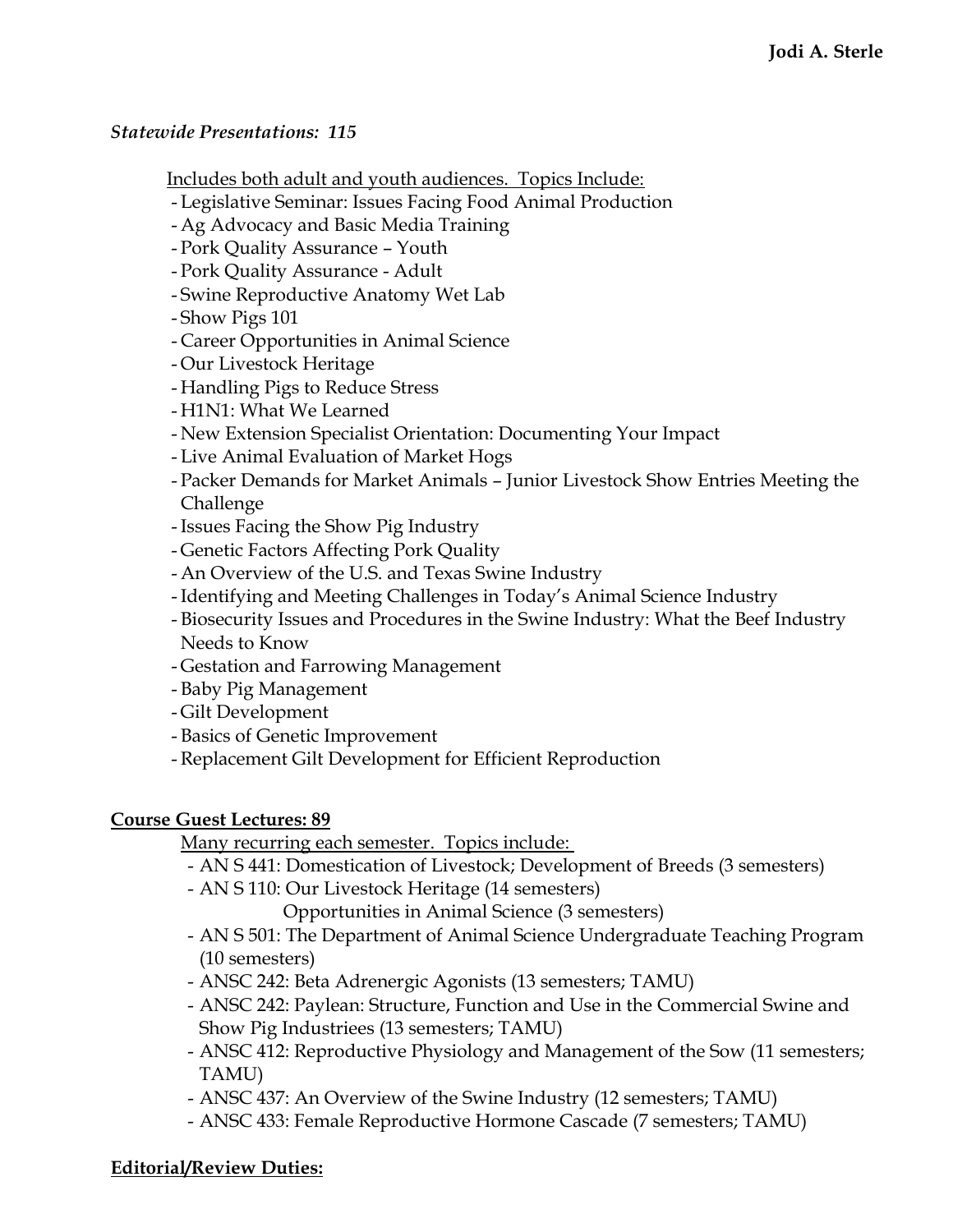Pork Information Gateway 2003 – 2014 Journal of Animal Science 2002 – present Reproduction Science Swine Science (Ensminger) 2008 National Pork Board Welfare Grant Proposals 2008 - 2010 Partners: Livestock in Western Civilization (Willham) 2010 Diseases of Swine – Special Considerations for Show and Pet Pigs Chapter (Woods) 2010

## **Service, Memberships and Activities**

#### **National**

*National Conference on Race and Ethnicity;* Attendee; 2019 *North American Colleges and Teachers of Agriculture (NACTA) National Conference Planning Committee;* Host institution: Iowa State University; 2018 *North Carolina State University Department of Animal Science Undergraduate Program Review Team;* 2017 *America's Pig Farmers of Tomorrow Selection Committee;* 2017; 2018 *Berry College Department of Animal Science Undergraduate Review Team;* 2016 *America's Pig Farmer of the Year Finalist Selection Committee;* 2015, 2016 *Saddle and Sirloin Portrait Award;* Banquet Emcee and Host; 2016 *Show Announcer, World Pork Expo;* 2011-2016 *National Youth for the Quality Care of Animals Executive Committee;* Chair: 2013-present *National Pork Board, National Swine Registry Crisis Management for Swine Shows Committee;* Member: 2013 *Teaching and Learning in the Animal Sciences Conference;* Invited: 2012. Madison, WI *National Pork Board Producer Services Committee;* Member: 2010-present *National Pork Board Extension Educators Strategic Planning Committee;* Member: 2011 present *US Pork Center of Excellence Swine Science Online Course Instructor;* 2009-present *US Pork Center of Excellence Swine Science Online Policy Committee*; 2009 – present; Chair: 2009 - present *US Pork Center of Excellence Swine Science Online Steering Committee;* 2007-2009 *US Pork Center of Excellence Swine Science Online Curriculum Committee;* 2007-present *University of Nebraska Department of Animal Science USDA-CSREES Review Team;* 2006 *National Junior Swine Association Scholarship Committee;* Member: 2005-present *National Pork Board PQA Task Force;* Member: 2004 -2007 *National Pork Board Animal Welfare/ Fatigued Pig Task Force;* Member: 2004 *National Market Hog Task Force;* Member: 2004 *National Block and Bridle Club;* Secretary/Treasurer: 2004-2008. Vice-President: 2008- 2009. President: 2009-2011. Past President: 2011-present. *US Pork Center of Excellence Pork Information Gateway Domain Editor - Youth;* 2003-2012 *National Jr. Swine Association Advisory Board;* Alternate: 2003-2005; Member: 2005- 2012; 2014-present; Chair: 2016-present *National Pork Board Youth PQA Task Force;* Member: 2002-present *National Junior Swine Association Summer Spectacular;* Speech and Skillathon Judge: 2000-present *North American Colleges and Teachers of Agriculture;* Member: 2000-present *National Pork Board Swine Educators Committee*; 1998-present; Executive Comm. 2005 –2012; Chair: 2006-2012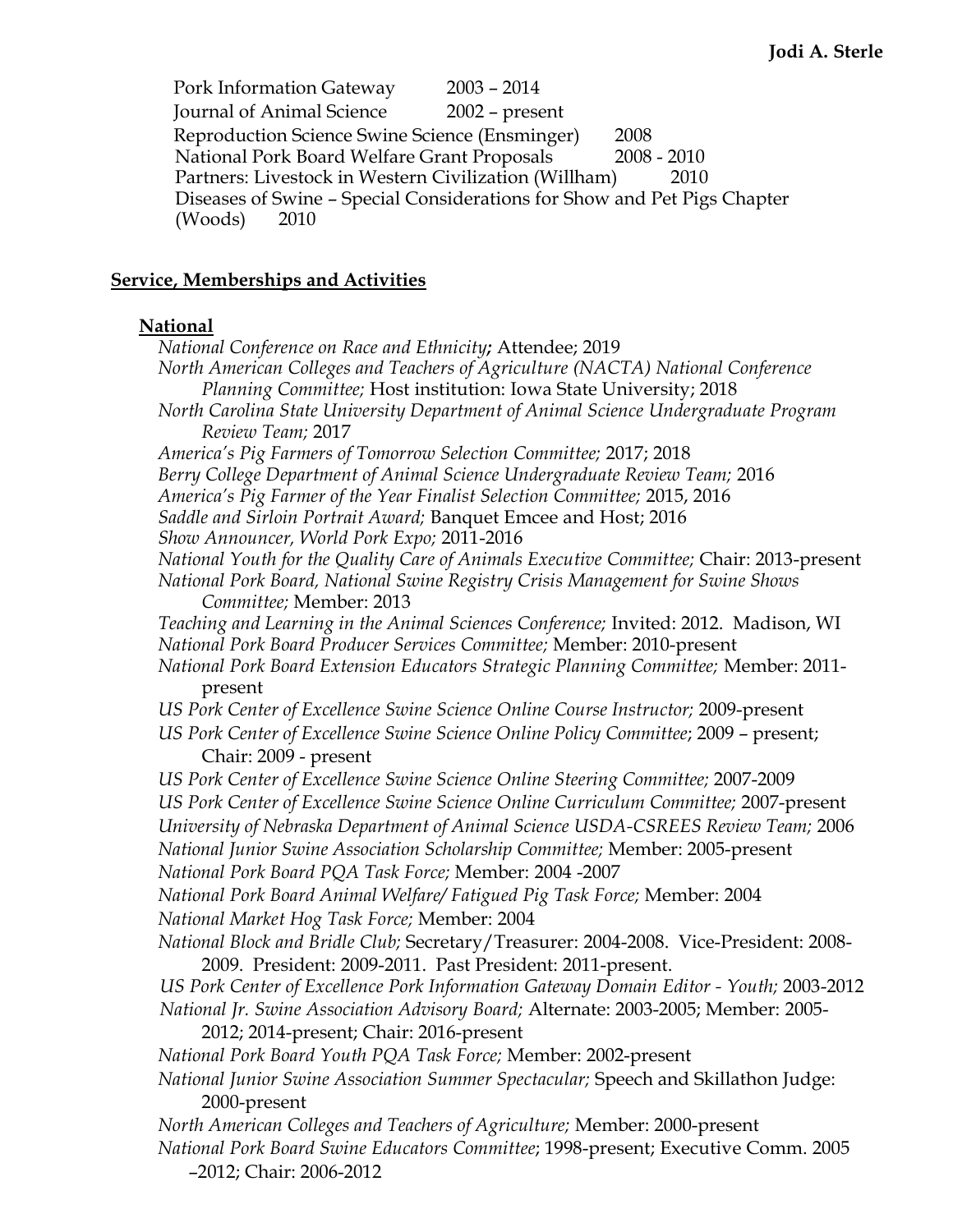*American Society of Animal Science;* Member: 1993-present

#### **National:**

National Academic Quadrathlon Contest Chair: 2012; Chair: 2013 Women and Minorities Issues Committee: 2002 Undergraduate/Graduate Teaching Committee: 2007-2010; Vice-Chair: 2009; Chair: 2010 Undergraduate Teaching Committee: 2014-present 2015 ASAS Innovate Conference Committee: 2014-present **Midwest Section:** Undergraduate Competition Paper Committee: 2002-2004; 2012 Academic Quadrathlon Committee: 1996-1998 Undergraduate Current Issues Competition Comm.: 1997-2000 Chair: 2000 **Southern Section:** Academic Quadrathlon Committee: 2001-2005; 2006-2008; 2011 Chair: 2005; Chair: 2008 *National Pork Producers Council - Pork 101;* Program Development Committee: 1998

## **State (Iowa)**

*Iowa State Fair 4-H Swine Show Superintendent;* 2016 - present *Iowa foundation for Agriculture Advancement Scholarship Committee;* Member: 2015 - present *Iowa Pork Producers Association Youth Committee;* Member: 2013 – present *Iowa Pork Congress Youth Ambassador Program Committee;* Member: 2013-present *Iowa State Fair 4-H Swine Show Announcer*; 2011-2015 *Wakonse Teaching Conference;* Wakonse Fellow; May 2012 *Iowa Cattlemen's Youth Beef Extravaganza;* Judge: Dec. 2011

## **State (Texas)**

*Managing County Livestock Programs Task Force;* Member: 2008-2009 *San Antonio Livestock Exposition Leadership Extension Class;* Graduate: 2004 *Texas State 4-H Roundup Swine Skillathon Superintendent;* 2004-2011 *Texas Pork Producers Association Board of Directors;* Ex-Officio Member: 1998-2011 *Texas Pork Producers Association Transition Committee;* Member: 2010-2011 *National Junior Gelbvieh Association Junior Nationals Speech Contest (College Station, TX;* Judge: 2010 *Texas Pork Leadership Tour;* Co-Coordinator: 1998-2011 *Texas Pork Producers Association Conference Committee;* Member: 1998-2011; Co-Chair: 2007- 2011 *Texas Pork Producers Association Awards Committee;* Member: 1998-2011 *University of Missouri Teaching Renewal Conference;* March 1997 *Wakonse Teaching Conference;* Wakonse Fellow; Shelby, MI; May 1997

## **Iowa State University**

*ISU Center for Excellence in Learning and Teaching (CELT) Board of Directors;* Member: 2012-2016; Vice Chair: 2014-2015; Chair: 2015-2016

- *ISU College of Agriculture and Life Sciences Transfer and Articulation Committee;*  Member: 2011-present
- *ISU College of Agriculture and Life Sciences First Year Taskforce Expectations*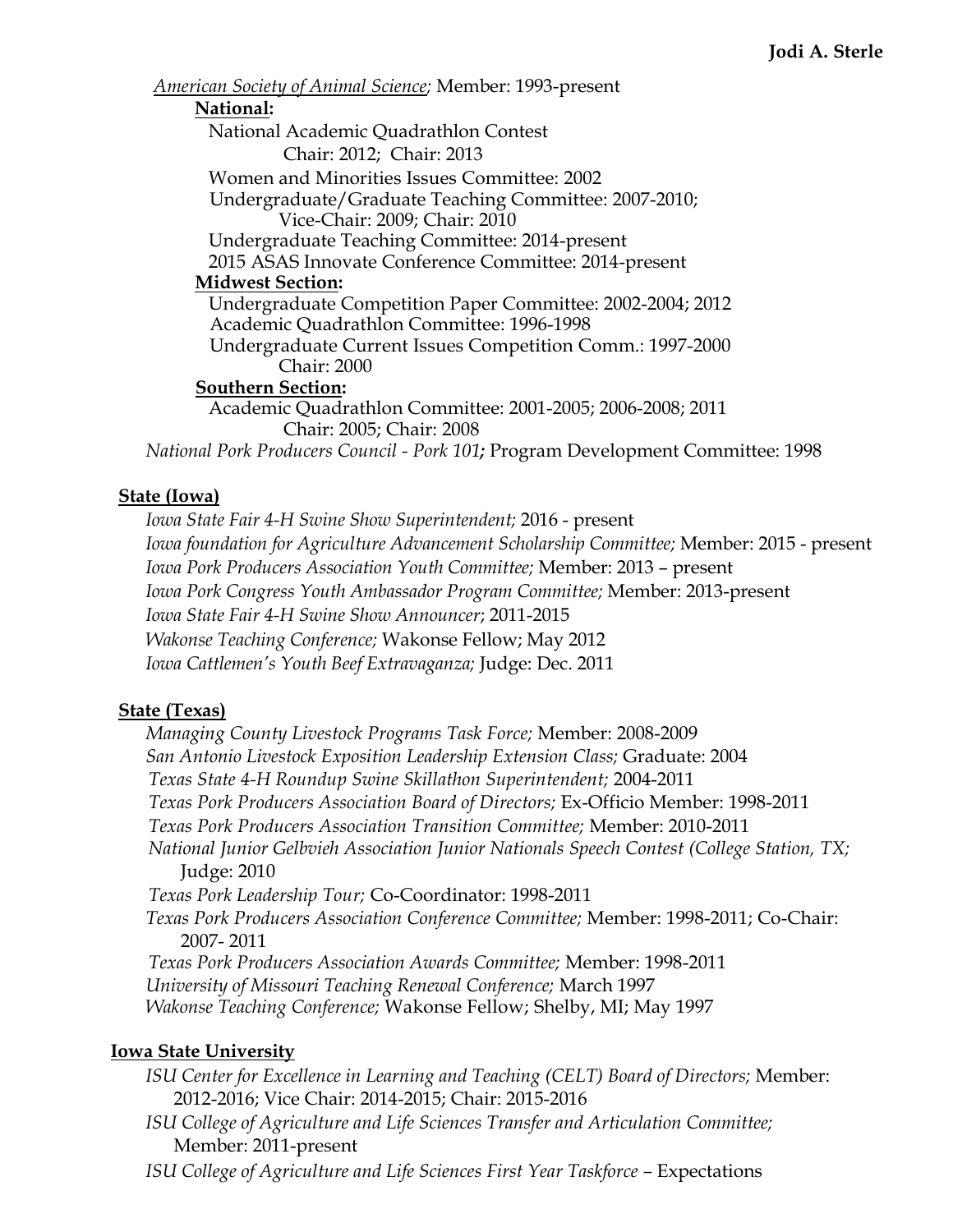Committee: Chair: 2013-2015 *ISU College of Agriculture and Life Sciences Academic Affairs Committee;* Member: 2013 present *ISU CELT Miller Faculty Fellows Selection Committee;* Member, 2013 - 2016 *ISU Department of Animal Science Mentor:* Dr. Cheryl Morris, Assistant Professor Ms. Kelly Schulz, Lecturer *ISU Animal Science Faculty Advisory Committee;* Member: 2011-present *ISU Animal Science Undergraduate Curriculum Committee;* Ex-officio member: 2011– present *ISU Animal Science Recruitment and Retention Committee;* Ex-officio member: 2011– present *ISU Animal Science Advisors Committee;* Ex-officio member: 2011-present *ISU Animal Science Electronic Teaching Materials, Facilities and Equipment Committee;*  Member: 2011-present *ISU Chuckwagon Breakfast Committee;* Member: 2011–2013 *ISU CALS Student Council Adviser;* 2012–2013 *ISU Block and Bridle Club Adviser;* 2013-2014 *Dog Show Adviser;* 2012 *National Convention Adviser;* 2012-present *VEISHEA Food Stand Adviser;* 2012 *Little North American Adviser;* 2012 *National Convention Adviser and Host;* 2013 *Story County FSQA Training Adviser;* 2013, 2014 *Spring Market Hog Show/Cyclone Swine Spectacular;* 2014 *ISU Bacon Expo Adviser;* 2013-present *ISU Animal Learning Day Adviser;* 2015-present *ISU Animal Science Faculty Search Committees;* n=6; 2011-present

# **Texas A&M University**

*Howard Hesby Atrium Design Committee;* Member and Historical Chair: 2010-2011 *Emergency Management Training;* Incident Command courses through ICS 300; 2010 *TAMU Aggie Honors Council (Academic Dishonesty);* Member: 2009-2011 *TAMU Animal Science Graduate Student Association Adviser;* 2009-2011 *TAMU Campus Arts Task Force;* Member: 2009-2010 *TAMU Animal Science Departmental Awards Committee;* Member: 2003 – 2011; Chair: 2010- 2011 *TAMU Animal Science Undergraduate Adviser;* 2002-2006 *TAMU Animal Science Curriculum Committee;* Member: 2001-2011 *TAMU Saddle and Sirloin Adviser;* 1999-2009; 2010-2011 *TAMU Animal Science Scholarship Committee;* Member: 1999-2011 *TAMU Animal Science Academic Quadrathlon Coordinator and Sponsor;* 1999-2008; 2010- 2011 *TAMU Animal Science Faculty Search Committees;* n=7; 1999-2011

# **Local Service**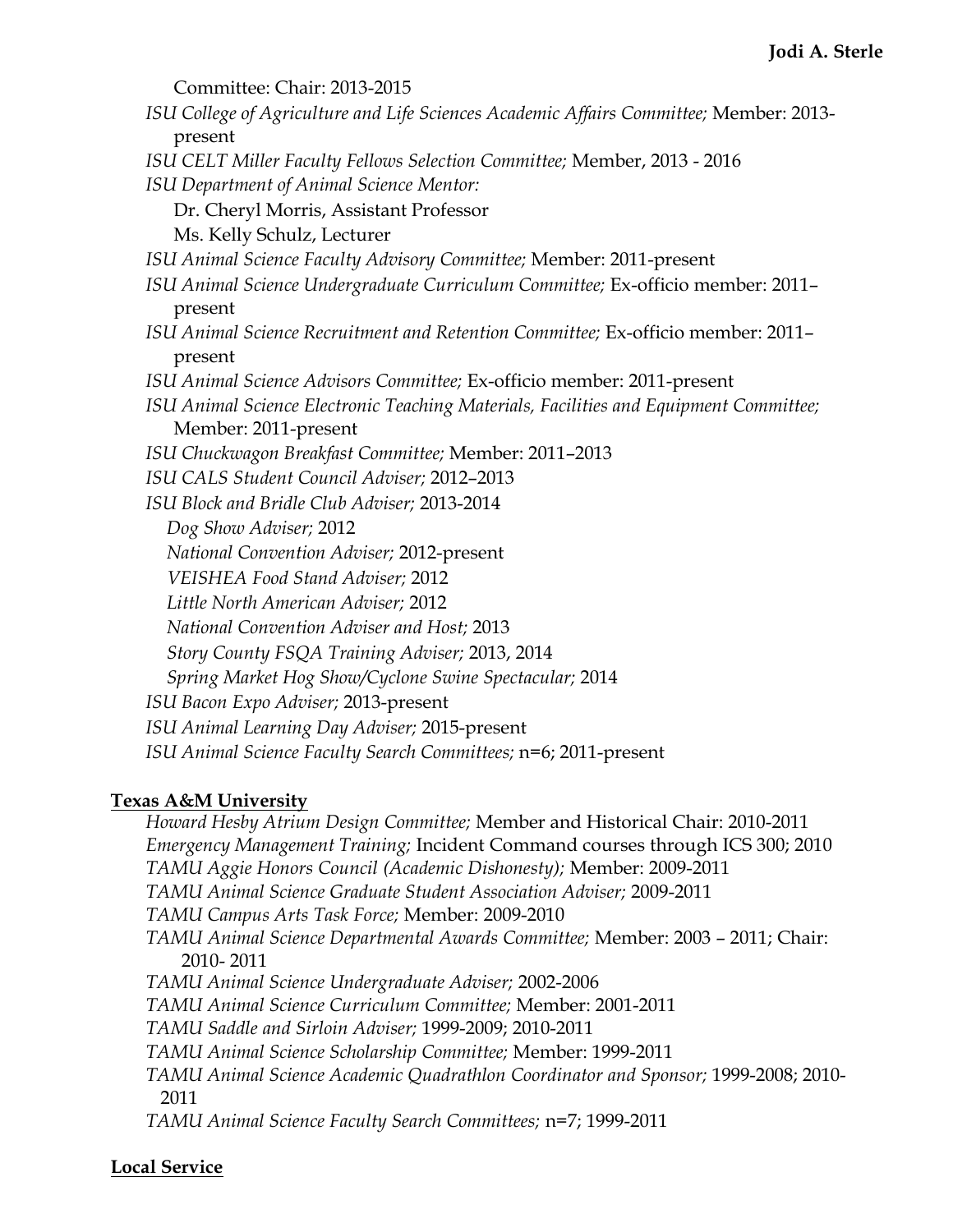*Brazos County Youth Livestock Show Fair Board;* 2008-2011 *Roland-Story CTE/Ag Advisory Board;* 2013-present *Story County Fair Board;* 2013-present *Story County Fair Swine Superintendent;* 2017-present

#### **Texas Major Stock Show Involvement**

Assistant Superintendent or Superintendent for 4 major shows each year in Texas: State Fair of Texas (Dallas; 6 years), San Antonio Livestock Exposition (12 years), Houston Livestock Show and Rodeo (6 years), and Star of Texas Fair and Rodeo (Austin; 11 years). Contests include Market Barrows, Breeding Gilts, and Swine Skillathon. Also charged with enhancing swine welfare and handling. Improvements in this area include: development and design of loading facilities to allow rest, rehydration, and improved handling, education of exhibitors, volunteers, truckers, parents, ag science teachers and county extension agents on proper care and handling prior to and during show, increased communication with packers to maintain markets, and development of secondary markets. Behavioral changes in virtually every group involved have been documented. Skillathon developed with San Antonio Livestock Exposition has increased scholarships from a single \$1000 scholarship to two \$10,000 scholarships for winners.

#### **Student Course Evaluation Data**

\*New survey questions for Fall 2020 due to COVID response. Figures forthcoming with additional semesters.

#### **AN S 114: Survey of the Animal Industry (2 cr.)**

19 semesters (Spring 2012 – present; both Spring and Fall) Total # students enrolled: 4,085



**AN S 207: The Art and Heritage of Livestock (3 cr.)** 14 semesters (Fall 2004 – present; Fall only)